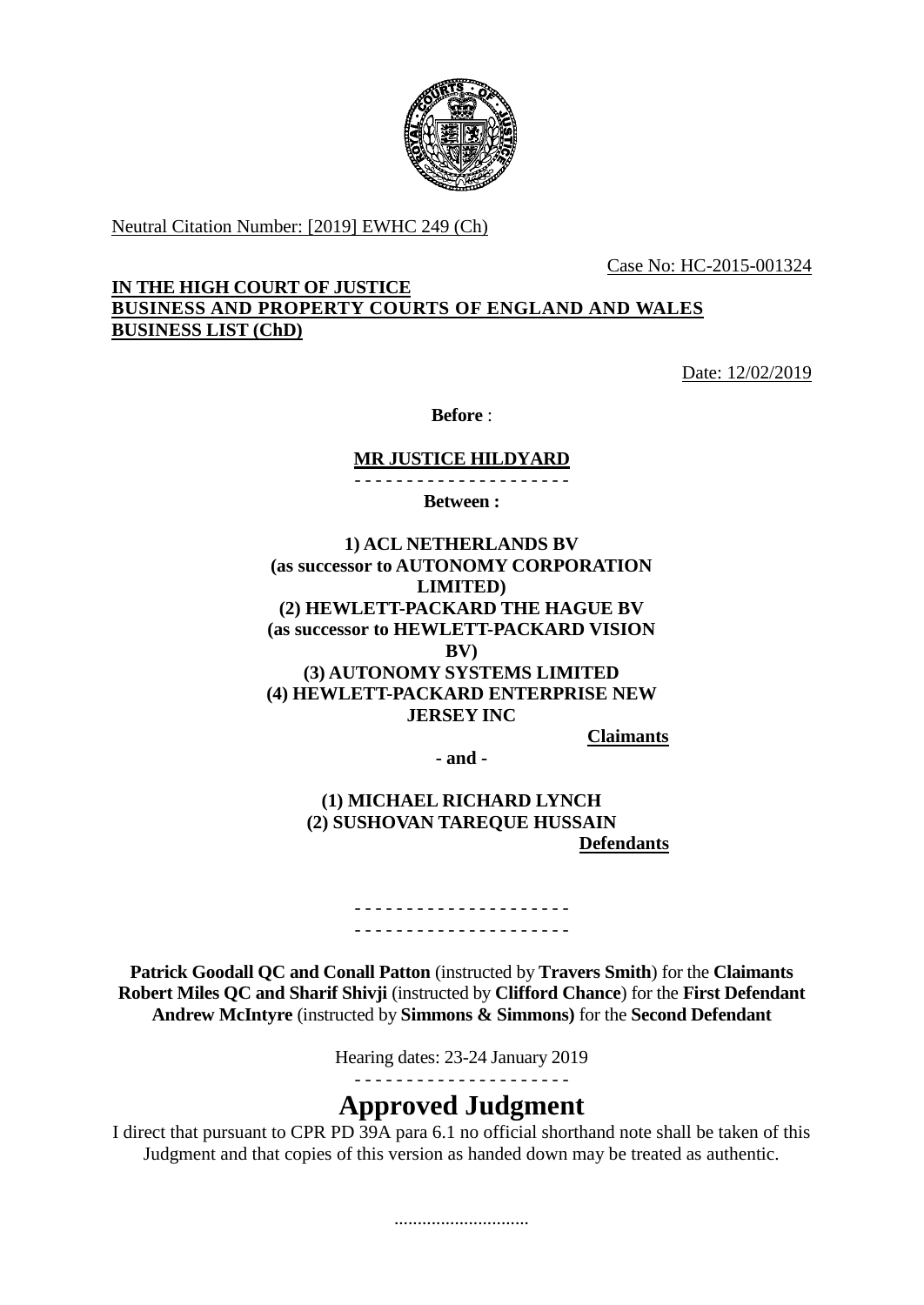## MR JUSTICE HILDYARD

**If this Judgment has been emailed to you it is to be treated as 'read-only'. You should send any suggested amendments as a separate Word document.**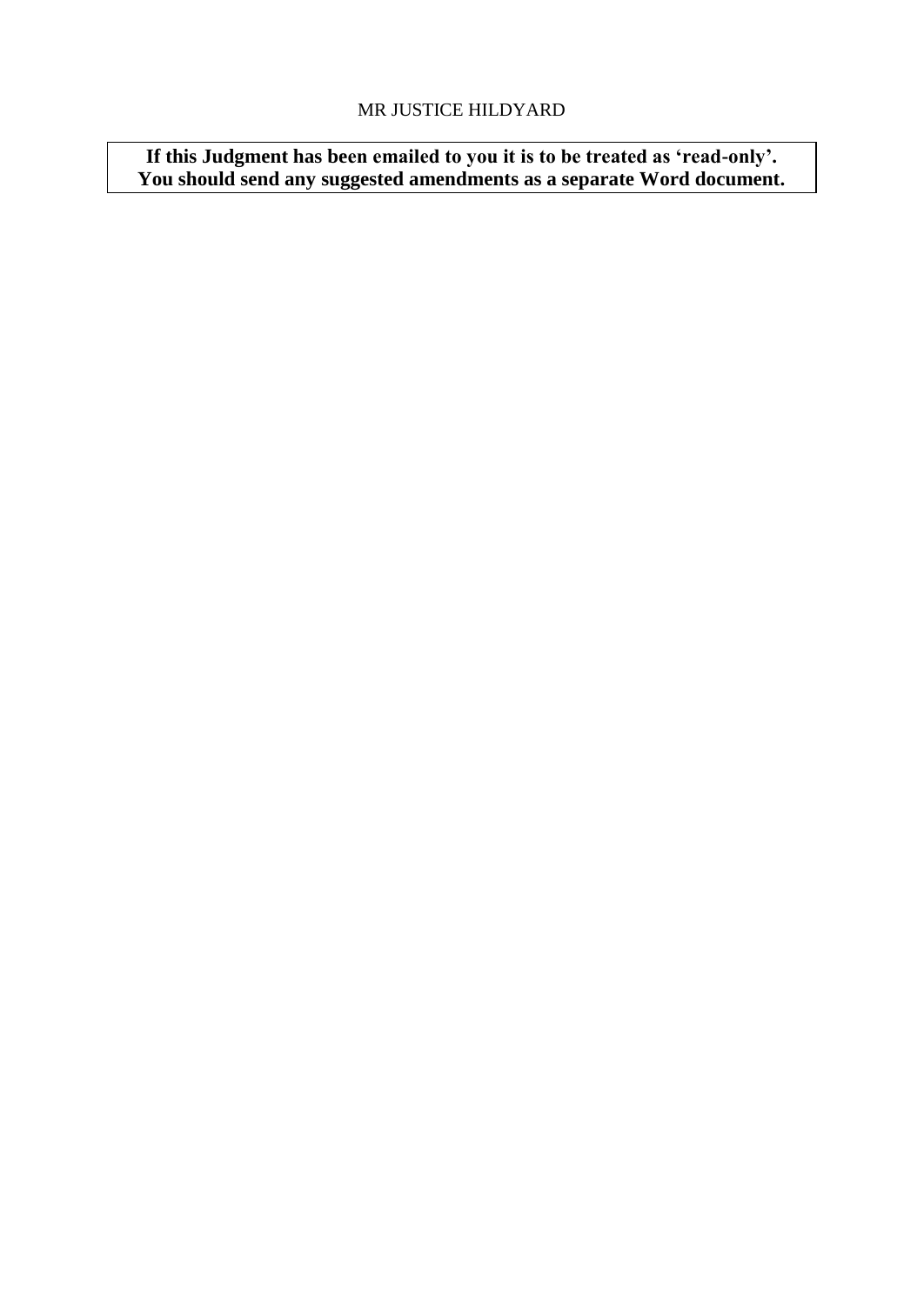## **Mr Justice Hildyard :**

### *Introduction*

1

- 1. This judgment concerns an application by the First, Second and Fourth Claimants ("the Applicants")<sup>1</sup> for permission to provide to the United States Federal Bureau of Investigation ("the FBI") copies of the documents disclosed by the Defendants and the witness statements served in these proceedings (in which a nine-month trial is imminent). They submit this is in order to comply with a subpoena ("the US Subpoena") issued in the name of a Grand Jury of the US District Court for the Northern District of California (the "Grand Jury") dated 30 October 2018.
- 2. The US Subpoena is not in fact addressed to any of the Claimants but rather to "The Custodian of Records, Hewlett Packard Enterprise ("HPE")". HPE is incorporated and operates in the United States of America ("the US") and it is not a party in these proceedings. It is, however, the wholly-owning parent company (directly or indirectly) of each of the Applicants, and as such, if and to the extent that US corporate law is applicable, it would ordinarily be treated as having in its control all documents in their possession, custody or control. Further, and as later elaborated, the US Subpoena names all Hewlett Packard group companies as persons required to produce "all responsive documents" in their possession, custody or control. These include documents disclosed and witness statements exchanged in the present proceedings.
- 3. The permission of this Court is required because the material concerned is held subject to the provisions of CPR 31.22 (in the case of disclosed documents) and CPR 32.12 (in the case of witness statements). Those provisions stipulate that a party who receives such material by way of disclosure in proceedings here may use it only for the purpose of such proceedings unless and until (a) the material becomes public by being read or referred to in open Court (or in the case of a witness statement, it is put in evidence at a hearing held in public), or (b) the person who discloses the material and the person to whom the material belongs both agree (or, in the case of a witness statement, the witness gives consent in writing to some other use of it), or (c) the Court gives permission. The material concerned has all been disclosed (or, in the case of witness statements, served) in these proceedings, and CPR 31.22 and 32.12 apply to their release.
- 4. Put summarily, the Applicants contend that the Court should give its permission in this case because they should not be put in the position of being unable to comply with the US Subpoena, which they contend would put them in potential contempt of the US Court. They submit that any countervailing prejudice to the Defendants is of less severity and consequence.
- 5. On the other hand, the First Defendant contends that such permission should be refused, because the burden is on the Applicants to show both (a) special circumstances constituting "cogent and persuasive reasons" for giving permission and that (b) the release of the material will not occasion injustice or the risk of it, and, on

<sup>&</sup>lt;sup>1</sup> I am told that the Third Claimant is no longer in the Hewlett Packard group, and that thus it is not caught by the US Subpoena. I should also record that with effect on 27 October 2018, all of the assets and liabilities of Hewlett-Packard Vision BV were transferred by operation of law to Hewlett-Packard The Hague BV, and a Consent Order has been prepared to effect the substitution of the Second Claimant accordingly.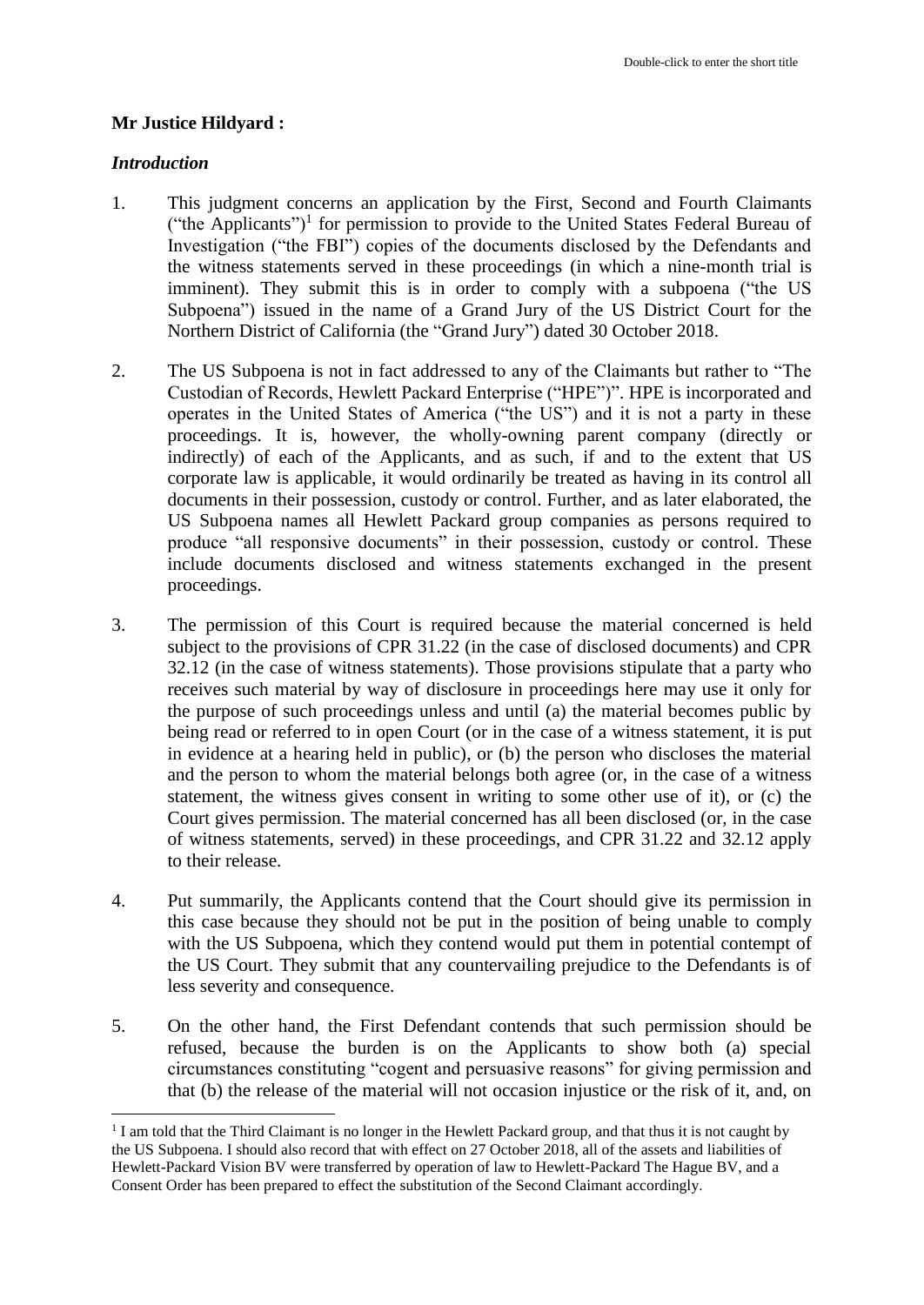the evidence before the Court, they have not discharged it. The Second Defendant has left the decision to the Court; but he has referred to authorities said to be supportive of the First Defendant's contentions.

- 6. The argument has ranged over a number of cases, in both this jurisdiction (as to the principles relevant in determining whether to give permission) and in the US (as to the role of the Grand Jury and the process and effect of a Grand Jury Subpoena). It is the Applicants submission that no case can be found where permission has been refused if its refusal would put the relevant applicant in the kind of jeopardy here asserted.
- 7. Accordingly, whilst they would accept that I have a discretion, they (at least implicitly) regarded its exercise as in substance pre-determined or mechanistic. Conversely, the First Defendant's position is that, even if there is no such case, that does not affect the principles set out in authority, and that, when such principles are applied, the rules and the balance of justice support refusal of permission.
- 8. I must therefore consider the relevant case law, as well as the evidence both as to the reality of the jeopardy which the Applicants assert, and as to the prejudice which the First Defendant submits might result, some of it (in each case) rather equivocal or vague. Before doing so, however, it is convenient to set the matter in its overall factual context, since the circumstances of the US Subpoena are also relevant to the exercise of my discretion.

## *Factual context*

- 9. Both these proceedings, and the US criminal investigation which has given rise now to the US Subpoena, relate to the acquisition of the First Claimant, Autonomy Corporation Limited ("Autonomy"), by the Second Claimant, Hewlett-Packard Vision BV, a wholly owned subsidiary of HPE.
- 10. For reasons which are substantially in dispute, the acquisition and integration of Autonomy into the Hewlett-Packard group business ("HP") did not go smoothly, and it seems that HP soon reached the conclusion that Autonomy was not as its acquirer had perceived it to be. In the event, shortly after the acquisition on 20 November 2012, HP announced that it was having to write down the value of Autonomy by US\$8.8 billion. This occasioned proceedings by HP's shareholders against HP in the US, or rather against its directors, for their failures in relation to the acquisition (which I understand were ultimately settled). The Claimants then brought the present proceedings.
- 11. The allegations made by the Claimants are of a serious nature. In essence, they are that the Defendants were the architects of the fraudulent manipulation of Autonomy's accounting information on a massive scale, across hundreds of transactions. The Claimants allege that this led to the Second Claimant paying approximately US\$5 billion more for Autonomy than they would have paid had they known the true position. These allegations are denied in full by the Defendants. They contend that the asserted losses derived, not from any alleged fraudulent conduct by them, but from HP's own decision to pay over the odds for Autonomy in anticipation of synergies which were not really practicable, and from its own mismanagement of Autonomy's integration into the wider HP group, which further undermined the prospects of any material gain from any synergies.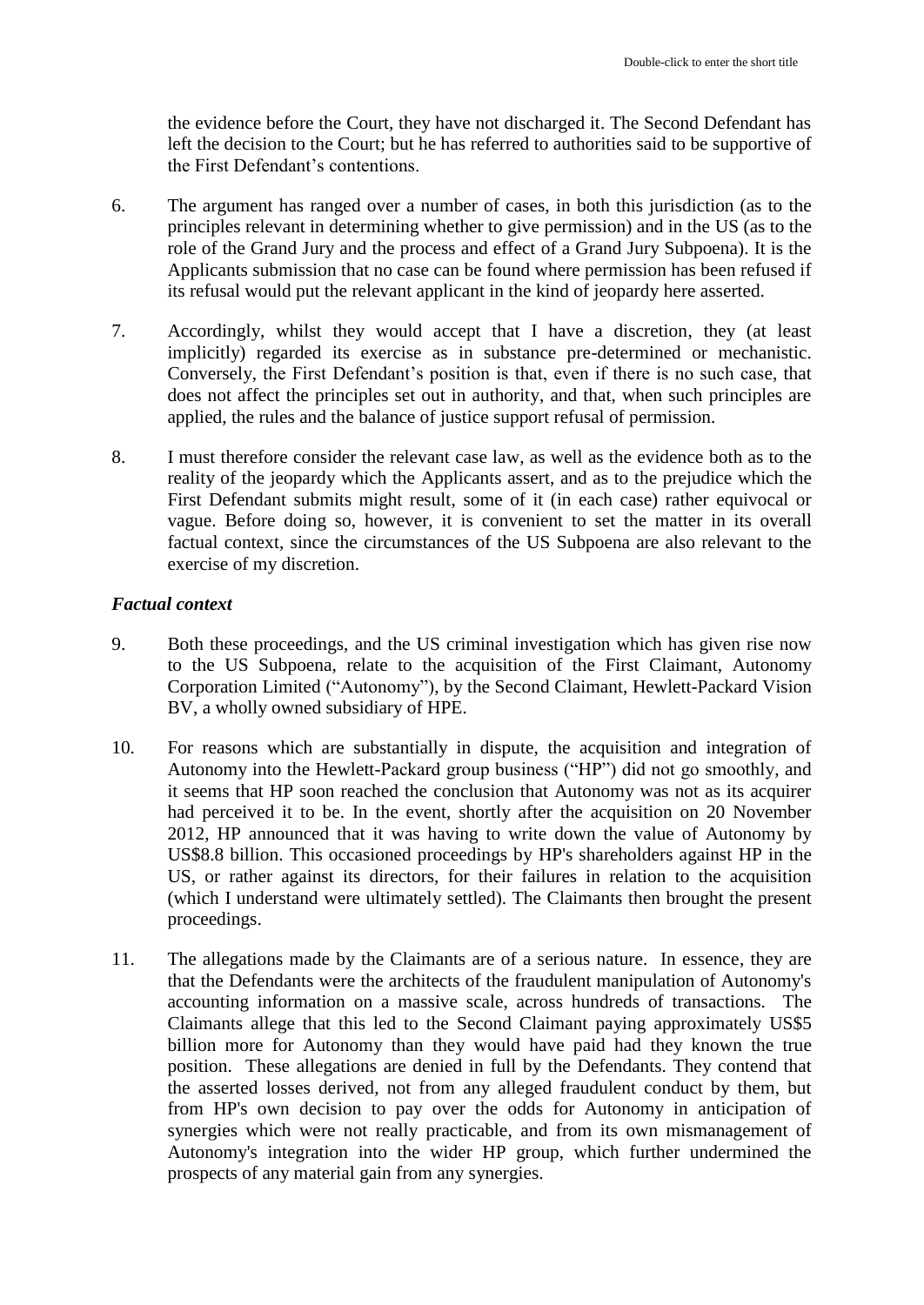- 12. The dispute has been accompanied by high-volume press reporting with some encouragement from both sides. It has generated interest and proceedings on both sides of the Atlantic over an extended period.
- 13. The US criminal investigation into the matters surrounding HP's acquisition of Autonomy commenced in late 2012. After a lengthy investigation, an indictment was issued against the Second Defendant, Mr Hussain, in late 2016. The trial commenced in February 2018 and the Second Defendant was convicted at the end of that trial in April 2018. There have been several postponements to the sentencing hearing and the Second Defendant is still awaiting sentencing. In the meantime, he has indicated the intention of appealing against his conviction, although I am told that the appeal has not yet been lodged as the time to appeal only arises upon sentencing.
- 14. Turning to the US Subpoena itself, it appears from the correspondence that there was an earlier subpoena issued, in or around mid-October 2018, by the Grand Jury against HPE at the request of the United States Attorney's Office ("USAO"), the US criminal prosecutor. The precise terms of that first subpoena are unclear (as the document has not been produced by the Applicants) but it appears to have sought from HPE "*all documents produced by any party*" in the present civil proceedings and did not request any witness statements. This first subpoena was served on HPE's lawyers, Morgan Lewis & Bockius LLP ("Morgan Lewis"), who did not accept service. This first subpoena does not appear to have been pursued further by the USAO.
- 15. The present and extant US Subpoena was issued on 30 October 2018 and served on HPE on 6 November 2018. The date for compliance stated within it was 15 November 2018. There is no dispute that the US Subpoena was validly issued, and under US law compels both attendance on the part of the 'Subpoena Recipient' for the purpose of giving evidence and disclosure by that person of "all responsive documents" in its "possession, custody or control." It is, however, in dispute whether persons other than the named addressee, HPE, on which the US Subpoena was served, are also under compulsion to attend and produce documents. I address this dispute later.
- 16. HPE appears to have explained to the USAO that, as a matter of English law, the Applicants were prohibited from providing the documents absent an order from the English Court. On that basis, the USAO agreed to extend the date for compliance to allow the Applicants to apply to the English Court for permission. The present date for HPE to comply with the US Subpoena is not apparent from the evidence: it appears to have been left uncertain, though it is stated in the eighth witness statement of Mr Andrew Anthony King, a partner of Travers Smith LLP as solicitors for the Claimants, dated 26 November 2018 ("King 8"), that it was hoped that "the USAO will agree to extend the Subpoena return date further".
- 17. The US Subpoena is cast in broad terms. It describes the documents requested as follows:

"All documents produced by any party in…Claim No HC-2015-001324; and

All witness statements produced by any party in such case."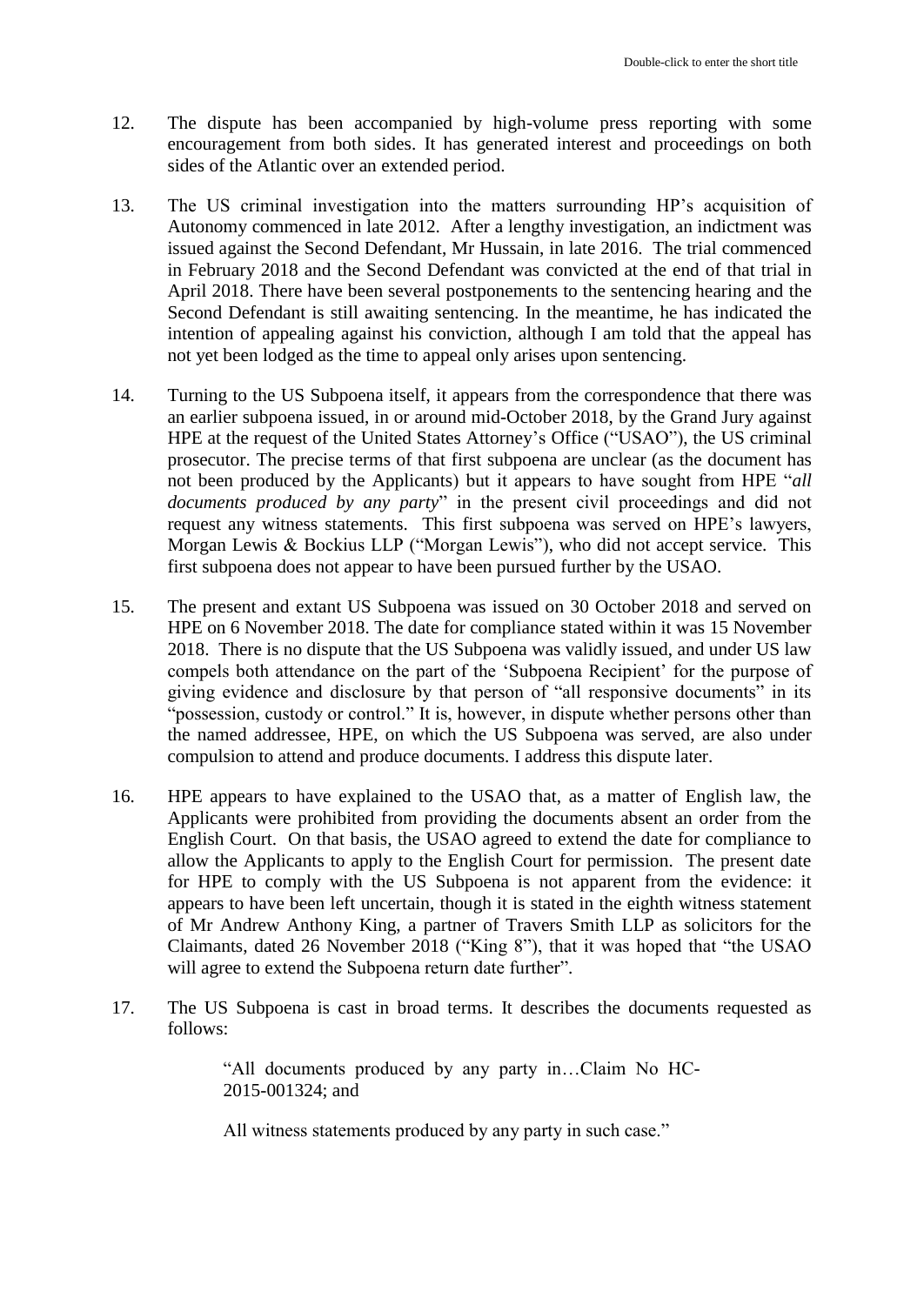- 18. On 16 November 2018, the parties in the present proceedings, having previously exchanged witness statements and mutually disclosed documents, served supplemental witness statements. The First Defendant served a supplemental witness statement for himself and 20 other witnesses. On 27 November 2018 the USAO requested through HPE's US Counsel (Morgan Lewis) the immediate production of these supplemental witness statements, stating that they were required to be produced that very day (27 November being the date to which a first extension of the time for compliance had been granted by the USAO).
- 19. In the meantime, on 20 November 2018, it was agreed, apparently in a telephone call between Ms Susan D. Resley of Morgan Lewis and Mr Adam Reeves of USAO, that at the USAO's request

"HPE should sequester and exclude from production: (i) the transcript of Mr Hussain's FRC interview; and (ii) the FRC documents that Mr Hussain produced in the UK civil action which are referred to as the "Confidentiality Ring Documents" in a September 12 2018 Order in that action. This is out of an abundance of caution given Judge Breyer's<sup>2</sup> prior statements and conclusions concerning the implications of *United States v Allen,* 869 F.3d 63 (2d Cir. 2017). HPE will identify those documents in the form of a "privilege log" and will produce that log to the government."

- 20. On 29 November 2018, the Grand Jury issued an indictment against the First Defendant, charging him with one count of conspiracy to commit wire fraud and 13 counts of wire fraud. The maximum custodial sentence for each allegation is 20 years. The indictment also charges Mr Stephen Chamberlain, Vice-President of Finance at Autonomy, on the same counts.
- 21. At a preliminary hearing before the United States District Court on 19 December 2018, the First Defendant indicated that, in the light of the indictment, he was considering applying (at this hearing) for a stay of these proceedings. On 10 January 2019, having heard nothing further from him in this regard, the Claimants sought clarification of the First Defendant's intentions. On 14 January 2019, he indicated that he was "*still considering his position with respect to an application seeking a stay of the English proceedings*". Then, on 18 January 2019, he confirmed that he is not currently intending to seek a stay of these proceedings:

"As is apparent, [Dr Lynch] has not to date issued a stay application nor is he currently preparing one. Whilst our client is entitled to consider his position in light of the US developments, we will promptly advise the court should the circumstances or his intentions change".

1

<sup>&</sup>lt;sup>2</sup> Judge Charles R. Breyer of the United States District Court, Northern District of California, being the judge overseeing the criminal case in the US. In King 8 Mr King explained that he was "informed by [Morgan Lewis] that the USAO had requested that these documents may be withheld from production in light of statements made by the Judge overseeing the US criminal case that the Second Defendant's FRC [Financial Reporting Council, a UK regulatory body] testimony may constitute compelled evidence, the use of which is prohibited in US criminal proceedings in light of the constitutional protection of privilege against self-incrimination."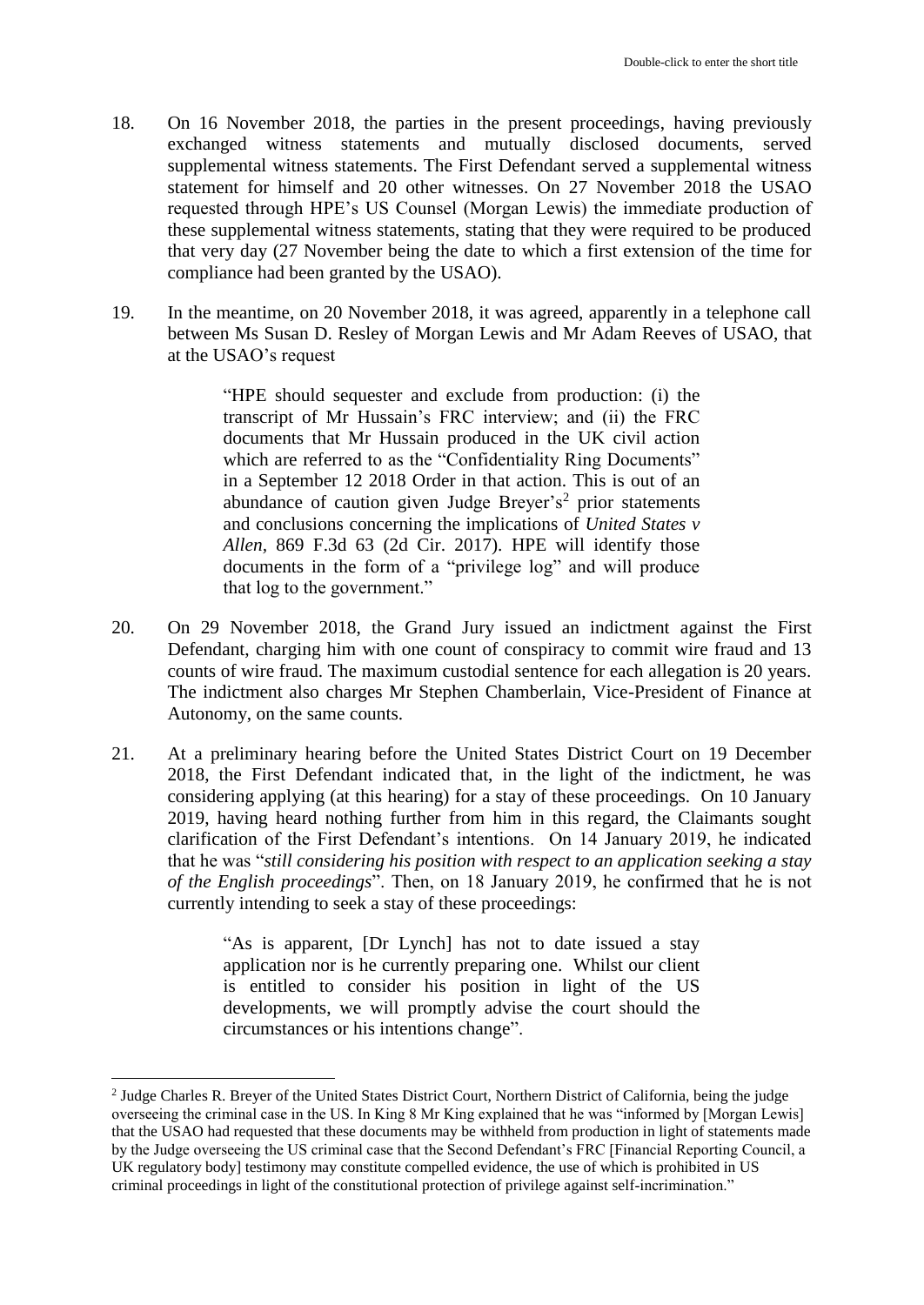22. The application notice presently under consideration was issued on 26 November 2018. The need for up to a two-day slot for the hearing occasioned a small delay in listing the matter for hearing before me (as the assigned judge).

#### *Relevant case law and legal principles*

- 23. The rules of procedure in the CPR requiring (a) the disclosure of documents relevant to the issues in the case and (b) the exchange of witness statements setting out the evidence to be given by each witness at trial are fundamental features of almost all litigation in this jurisdiction involving a serious contest of fact. Disclosure reflects and promotes "the public interest in ensuring that all relevant evidence is provided to the court" (*per* Jackson LJ in *Tchenguiz v Serious Fraud Office* [2014] EWCA Civ 1409 at [56]). The exchange of witness statements alerts each party to what the opponent's witnesses are going to say at trial and thereby both promotes the prospect of informed settlement before trial and avoids unfair surprise at trial. Both thereby promote the overriding objective at the apex of the CPR.
- 24. However, both to seek to preserve as far as possible the litigant's right to privacy and confidentiality (of which these rules do constitute an invasion in the public interest) and thereby also to promote compliance with these rules, the court has controlled the use that may be made of such documents. In particular, it has insisted that, without its leave or the consent of the disclosing party (or the witness in the case of a witness statement), no use should be made of them for a purpose other than for the purpose of the proceedings in which they were disclosed or exchanged unless and until they become public by being read in court.
- 25. In the nineteenth century, the court would require an express undertaking to prevent such collateral use. Over the course of time, this became so standard that it came to be implied. Now the prohibition is expressly and exhaustively set out in the CPR, in CPR 31.22 (as regards the use of disclosed documents) and in CPR 32.12 (as regards the use of witness statements).
- 26. I stress these matters and their long history by way of emphasising the substantial importance attached to the prohibition against collateral use, and the public interest in its observance. The rules, in other words, may be procedural in form: but they give effect to important public policy, and in exercising its discretion to give permission for collateral use, the Court must be circumspect and protective of that policy. I would stress also that the obligations that the relevant rules impose are owed to the court.
- 27. Having described their purpose, application and effect, I do not think it necessary to set out the relevant rules in full. All parties before me accept, as they must, that the restrictions in those provisions prevent them from producing to the FBI the documents requested in the US Subpoena (as well as producing a log of the 'Withheld Documents<sup>3</sup>), unless one of the exceptions applies. Subject to a very limited exception for the purpose of assessing whether the rules apply (see *Tchenguiz v Grant Thornton UK LLP* [2017] 1 WLR 2809 at 2815), none of the parties disputed that for the purposes of the restriction on 'use' that the rules express, the word "use" is to be

<sup>1</sup> 3 In circumstances where the restrictions are construed broadly and include showing the documents to a third party, using the information contained in them, or even referring to them or their characteristics or provenance: *Tchenguiz v Grant Thornton UK LLP* [2017] 1 WLR 2809.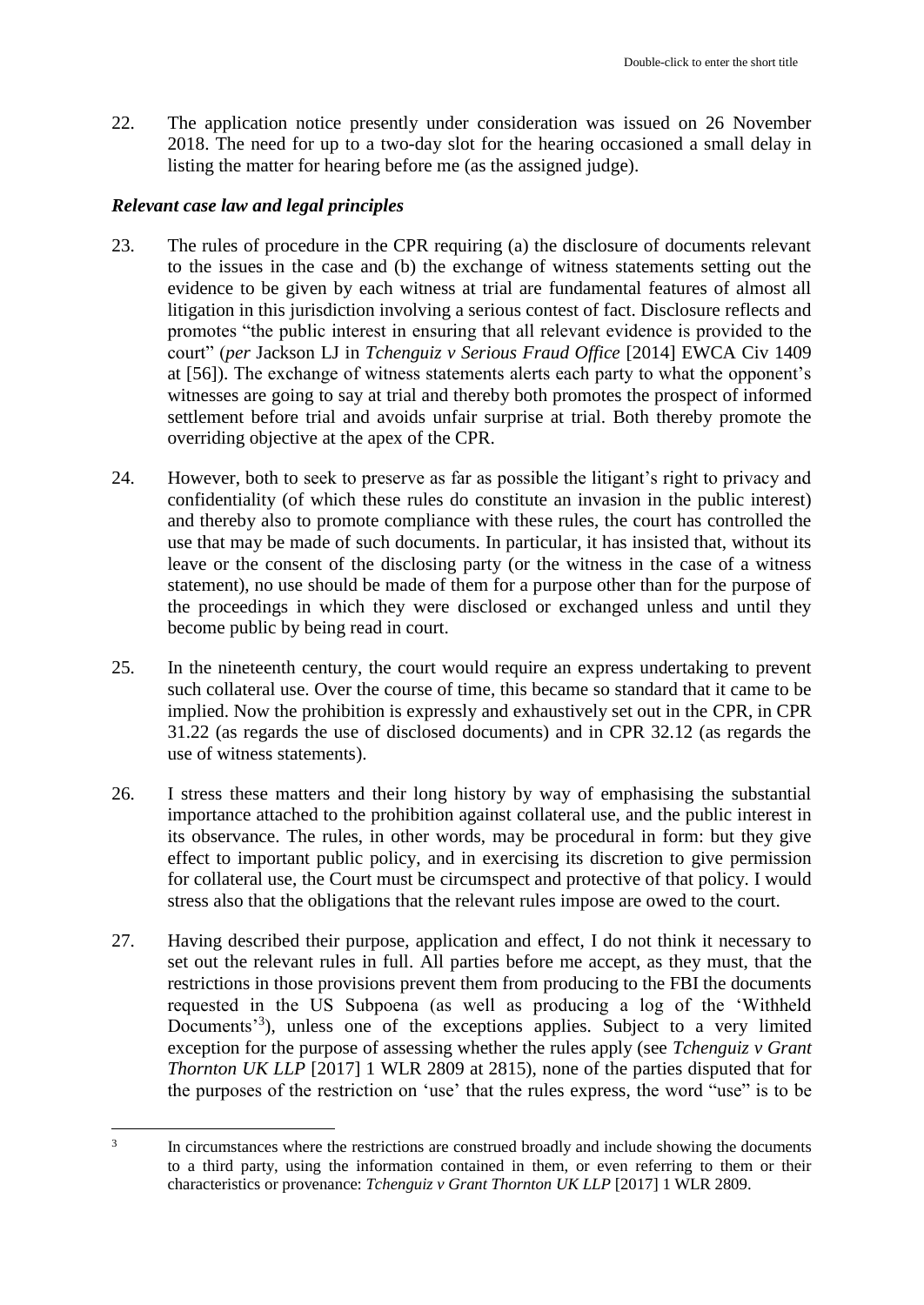given a broad meaning. As Christopher Clarke LJ (with whom Barling J and Arden LJ agreed) put it in *IG Index plc v Cloete* [2015] ICR 254 at [40]:

What the rule precludes is the use of the document(s) disclosed. 'Use' is a wide word. It extends to (a) use of the document itself e g by reading it, copying it, showing it to somebody else (such as the judge); and (b) use of the information contained in it. I would also regard 'use' as extending to referring to the documents, and any of the characteristics of the document, which include its provenance."

- 28. So much as to the scope of the rules. The real point in issue in this case is as to the scope of the exceptions, and, in particular (since none of the other exceptions applies presently), as to the practice and case law governing the exercise of the Court's discretion to give permission for some other use.
- 29. Although it was decided (in the House of Lords) before the CPR and thus concerned the implied undertaking which was the precursor of the relevant rules, the leading case in this context, at least as regards the overall approach required of the Court, is still *Crest Homes Plc v Marks* [1987] AC 829.
- 30. That case made clear that the Court will only release or modify the restrictions where (a) there are special circumstances which constitute "cogent and persuasive reasons" for permitting collateral use and (b) the release or modification will not occasion injustice to the person giving disclosure: *ibid.* at 859G and 860, *per* Lord Oliver. Further, the burden is on an applicant to persuade the court to lift the restrictions (see 860, again *per* Lord Oliver). In a later case, *Bibby Bulk Carriers v Consulex Ltd*  [1989] QB 155, Hirst J (at 163C-D) drew on another case in the House of Lords, namely *Home Office v Harman* [1983] 1 AC 280 at 326, in stating that the burden is a particularly heavy one where the permission is sought by or for the benefit of a person who is not a party to the action in which the documents were disclosed.
- 31. So far, I have treated the same principles as being applicable to both the collateral use of disclosed documents and the collateral use before trial of witness statements. However, certain differences should be noted also which suggest, in my view, that a more restrictive approach should be taken to the collateral use of witness statements prior to trial, especially (as it seems to me) when the trial is imminent. These differences are the consequence of the peculiar status of witness statements prior to their deployment in evidence at trial. Thus:
	- (1) A witness statement is not, prior to the witness being called at trial, either (a) evidence but rather an indication of the evidence that the witness may give if the witness is called to give evidence, or (b) available as a public document, see Leggatt J (as he then was) in *Blue v Ashley* [2017] EWHC 1553 (Comm) at [14] and [15]:

"[14] It is, however, important to notice that it is only when a witness is called to give oral evidence in court that their statement becomes evidence in the case: see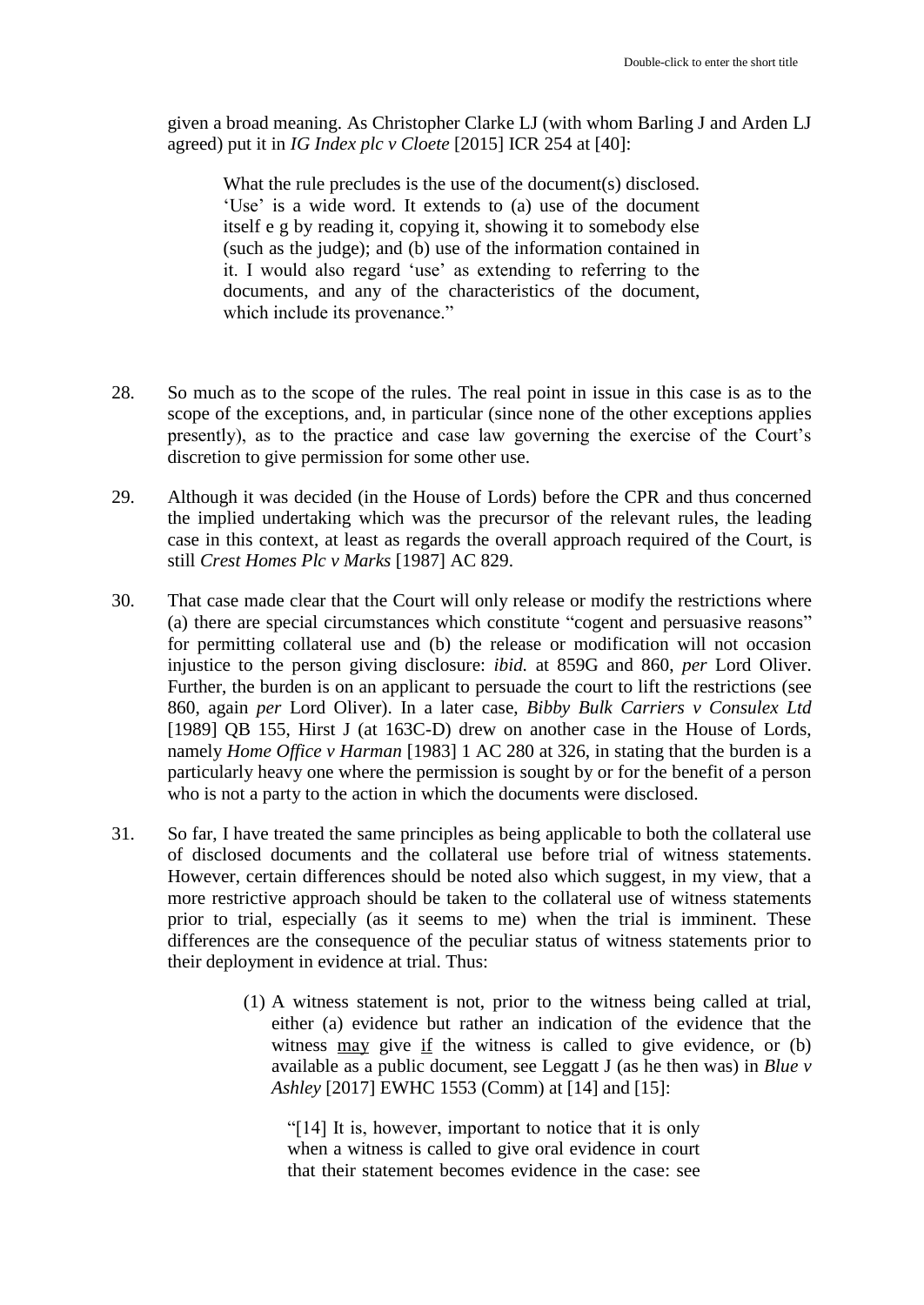CPR r 32.5. Until then, its status is merely that of a statement of the evidence which the witness may be asked to give. Thus, it quite often happens that a party serves a witness statement from a person who is not in the event called to give oral evidence at the trial. In that event the person's statement may be admissible as hearsay evidence and may then be admitted in written form; or the statement may not be put in evidence at all - in which case it never becomes part of the material on which the case is decided.

[15] When a witness statement forms part of the evidence given at a trial, the principle of open justice requires that a member of the public or press who wishes to do so should be able to read the statement in just the same way as they would have been entitled to hear the evidence if it had been given orally at a public hearing in court. That is the rationale for the right of a member of the public under CPR r 32.13 to inspect a witness statement once it stands as evidencein-chief during the trial, unless the court otherwise directs. But there is no corresponding right or reason why a member of the public or press should be entitled to obtain copies of witness statements before they have become evidence in the case. Conducting cases openly and publicly does not require this. Nor is it necessary to enable the public to understand and scrutinise the justice system. The advance notice that a witness statement provides of what evidence its maker, if called as a witness, will give is provided for the benefit of opposing parties (for the reasons I have indicated), not the public. The trial is an event which must (save in exceptional circumstances) be conducted in public so that justice can be seen to be done. But preparations by the parties for the trial for the most part are not, and do not need to be, public".

(2) This echoed earlier observations by Colman J in *Hollywood Realisations Trust v Lexington Insurance Co* [2003] EWHC 996 (Comm), at [8]:

"Such documents having been provided to the opposite parties to the litigation in order to facilitate the smooth and efficient running of the trial and to encourage settlement before trial by providing information as to the content of a witness's evidence, it is an abuse of their function for them to be used for any other purpose or to be disclosed to anyone who is not a party to the trial or its representative. This limitation on use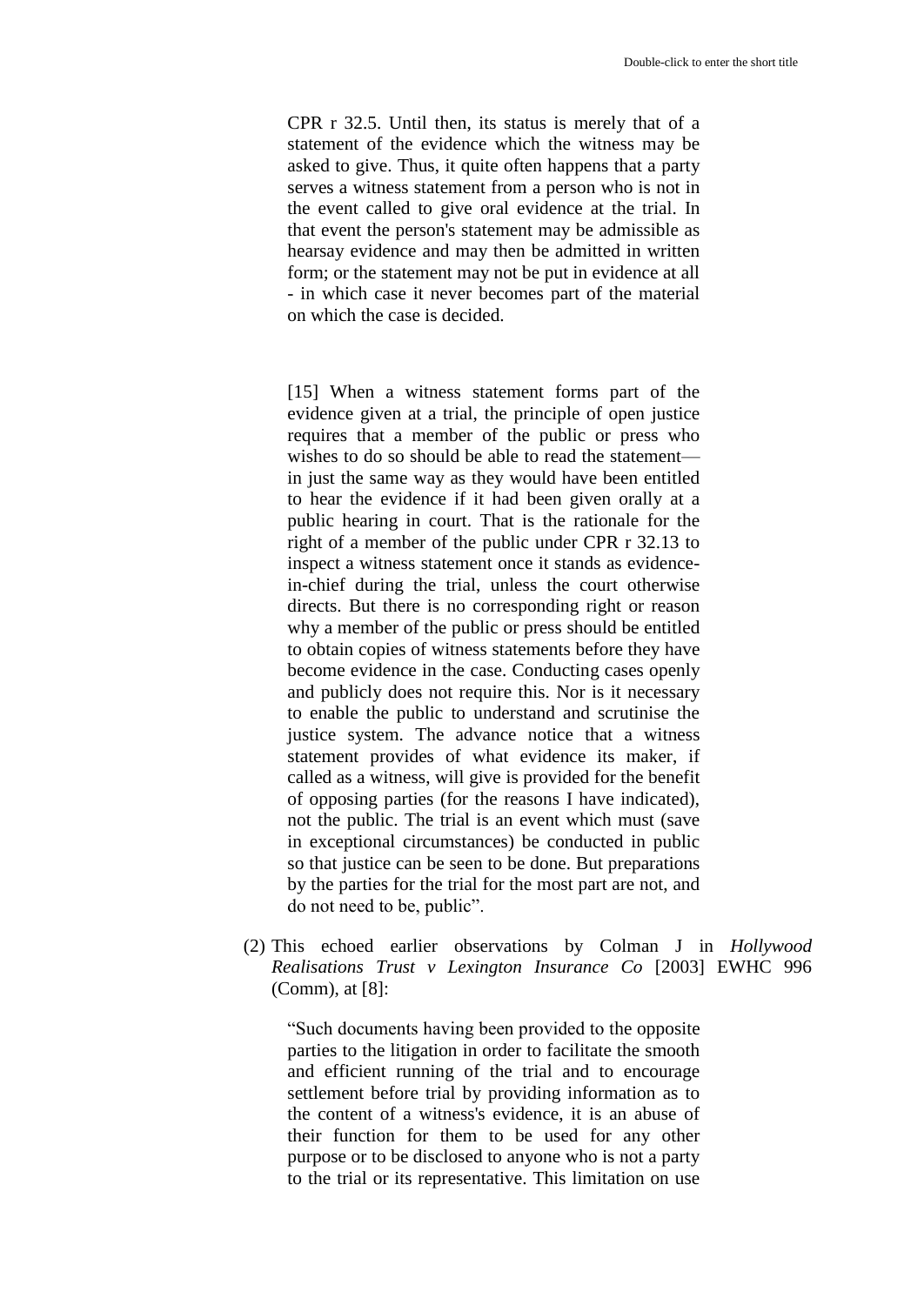does not rest merely on the limited purpose for which the statement is disclosed, but upon the wider policy that such documents should not be exposed to any wider use until made public in the course of a trial because the document may be seriously harmful to any party whose witness has made the statement if it is relied on for other purposes than the trial in question. For example, it may be used to found a claim not previously made. It may be said to be defamatory. It may be used by a third party to intervene in the trial. Further, it may never be used at the trial and may therefore never enter the public domain, except, perhaps, as a basis for cross-examination of witnesses by those representing other parties."

(3) As Hobhouse J said in *Prudential Assurance v Fountain Page* [1991] 1 WLR 756, at 775 (a case cited in *Hollywood* (above), albeit one that arose under a pre-CPR regime):

"Circumstances under which [the] relaxation [of the restriction on collateral use of a statement] would be allowed without the consent of the serving party are hard to visualise, particularly where there was any risk that the statement might be used directly or indirectly to the prejudice of the serving party".

- 32. The real question in this case is whether the Applicants have discharged the burden on them of showing both sufficiently "cogent and persuasive reasons" for permitting collateral use, taking into account any injustice to the person giving disclosure, and having regard, in the case of the witness statements sought, to their peculiar status and the understandings on which they can be taken (by virtue of the rules) to have been provided.
- 33. In my view, the burden is such that, in reality, it will usually be difficult, if not impossible, to obtain permission for collateral use (especially in the case of witness statements) except where the Court is persuaded of some public interest in favour of, or even apparently mandating, such use which is stronger than the public interest and policy underlying the restrictions that the rules reflect.
- 34. The most common public policy interest relied on as overriding the public interest in preserving confidentiality and privacy expressed by the rules is the public interest in the investigation and/or prosecution of serious fraud or criminal offences.
- 35. *Marlwood Commercial Inc v Kozeny and others* [2005] 1 WLR 104 is a good example. It was much relied on by the Applicants since the case also had a transnational context in that in seeking permission of the Court for collateral use the litigant was acting in response to a notice under section 2 of the Criminal Justice Act 1987 which had been served by the Serious Fraud Office ("the SFO") in response to a request from foreign prosecutors for assistance, and ultimately for the use of the documents by those prosecutors. Moreover, the litigant who had given disclosure was a foreign defendant brought compulsorily before the court in the exercise of its 'long-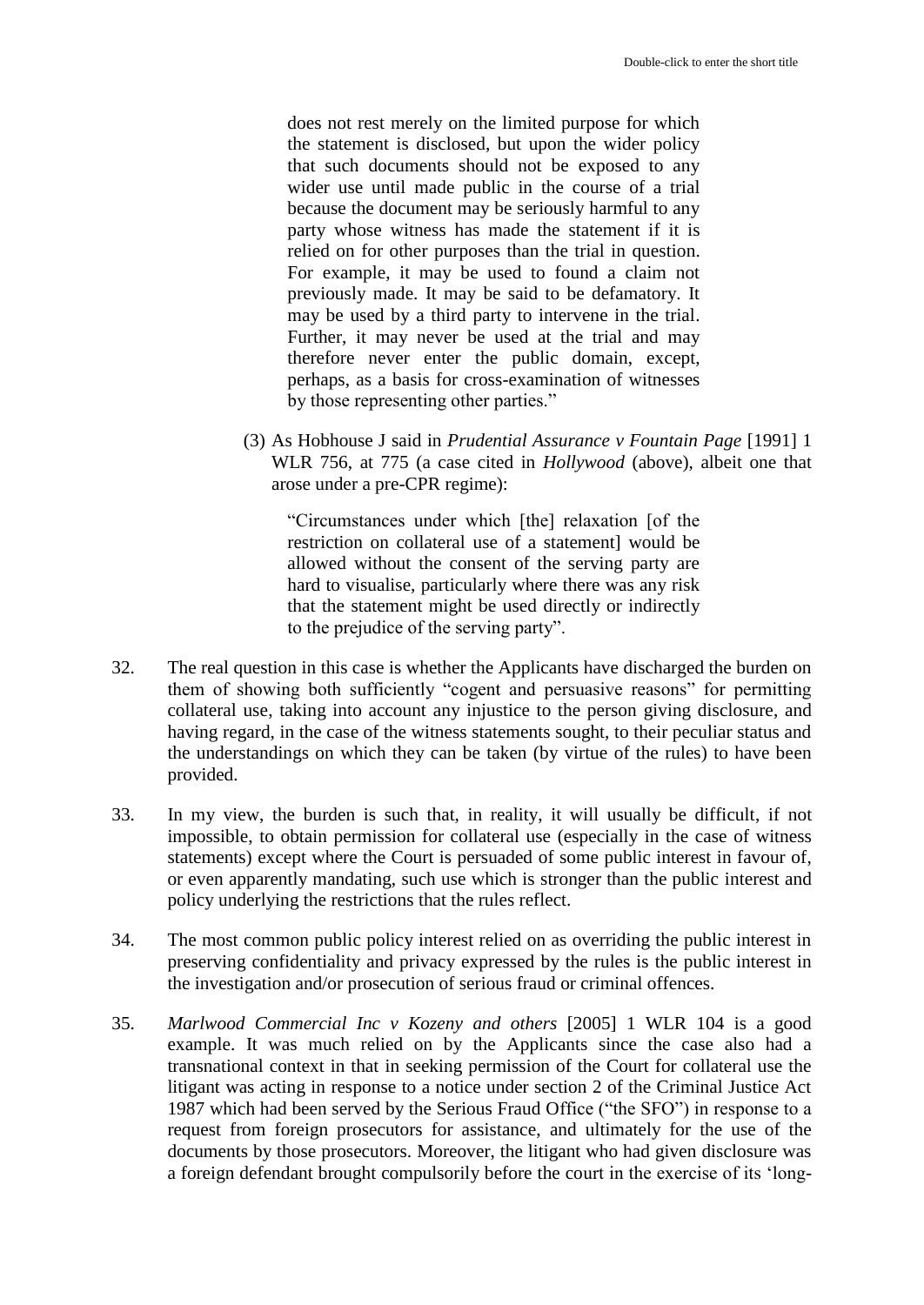arm' jurisdiction, who had only brought the documents into this jurisdiction for the purpose of the disclosure mandated under the CPR.

36. The Court of Appeal, affirming the decision of the judge below, gave permission. In its reasoning in a single judgment of the court, delivered by Rix LJ, he observed as follows (at [50] to [52]):

> "[50] On balance, however, we are firmly persuaded that, in the absence of other factors, the court's discretion should, as a matter of principle, prima facie be exercised in favour of compliance with the section 2(3) notice: that is to say that, by itself, the additional factor that the documents have been brought here for the purpose of disclosure by a foreign litigant himself brought compulsorily before the English court should not be regarded as a reasonable excuse for non-compliance with the notice, and the courts should be prepared to grant permission under CPR 31.22 for their collateral use in production to the Director of the SFO, even following the request of a foreign authority to the Secretary of State under the [Criminal Justice (International Co-operation) Act 1990]. We say this for the following reasons.

> [51] Ex hypothesi, there is suspicion of serious or complex fraud…The Secretary of State can only refer the request to the Director of the SFO if he is satisfied…The Secretary of State also has to be satisfied…Moreover, [the Director of the SFO] can only exercise his section 2 powers, even on a referral of a request from foreign authorities by the Secretary of State, if it appears to the Director that there is good reason to do so for the purpose of investigating the affairs of a particular person; and if he wishes documents to be produced he must specify them.

> [52] In such circumstances, and in the absence of any other factors argued to constitute some injustice, it seems to us again that the public interest in the investigation or prosecution of a specific offence of serious or complex fraud should take precedence over the merely general concern of the courts to control the collateral use of compulsorily disclosed documents. If such an offence had been suspected of having been committed in this country, the public interest would be in seeing that it could be investigated here if this is where the relevant documents were. And if the offence had been committed abroad, the same interest in the comity of nations and the same respect which one sovereign has for another, which in the general context of long-arm jurisdiction might operate in favour of the foreign resident, in such a case operate against him. In such circumstances the public interest in proper disclosure in civil litigation does not require that documents necessary to the investigation or prosecution of serious fraud should be unavailable. Moreover, as Moore-Bick J reasoned below, the court's exceptional permission for relaxing the rule against collateral use in cases of serious fraud in the international context does not give cause for thinking that proper disclosure in the general run of cases will be undermined."

37. Further illustration of the approach of the Court in a purely domestic context is provided by *Sita UK Group Holdings Limited and another v Andre Paul Serruys and others* [2009] EWHC 869 (QB). In that case, the claimants in the proceedings sought permission pursuant to CPR 31.22 to disclose documents and information they had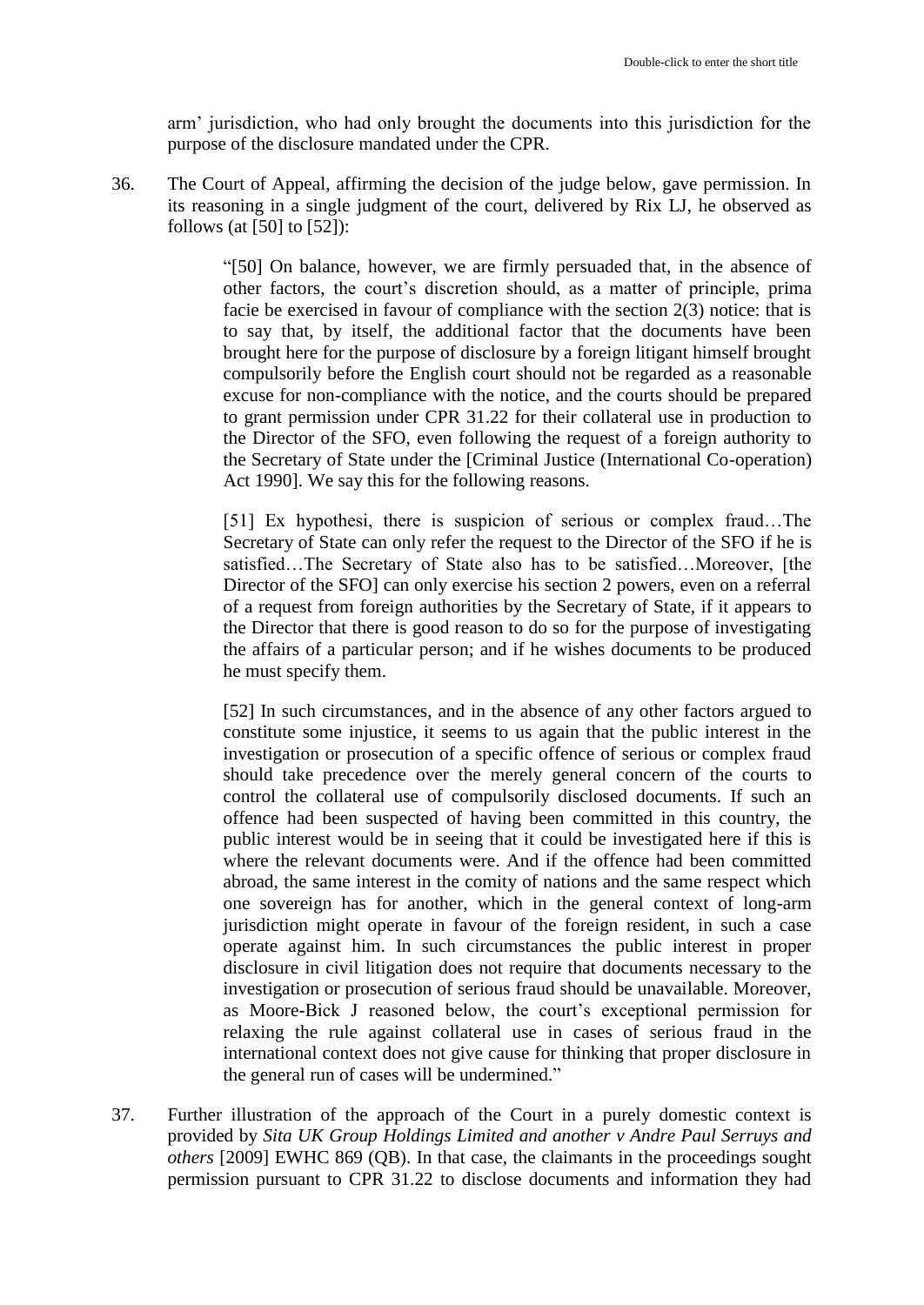obtained in the course of the proceedings to Her Majesty's Revenue and Customs ("HMRC"). Their apparent objective (see  $[24(c)]$ ) was to give HMRC information about possible tax frauds arising during the time of the first defendant's management of the companies to which the proceedings related, and connected to the allegations made by the claimants in the proceedings. Jack J refused permission, principally (as it seems to me) because HMRC did not themselves press or even support the request at the time, and had the means of pursuing the matter as and when they saw fit. But Jack J, basing himself primarily on the *Crest Homes* case (see above), emphasised (see [23]) that the principle there stated is that "for permission to be given there must be special circumstances, and the release must not occasion injustice to the person giving the disclosure". He stated further (at [25]):

"It is apparent from the cases which I have cited that the court should not give permission to use or disclose information or documents obtained from another party without a careful examination of the circumstances and need. In short, the disclosure must be properly justified."

38. That test of actual and immediate necessity, which was crucial to Jack J's decision, has found further echo recently in the domestic context in *Barry v Butler* [2015] EWHC 447 (QB), in which Warby J refused an application, *inter alia*, on the basis that (see [59]):

> "It is not even said that the documents are necessary for the investigation, as opposed to merely being of interest."

39. More recently, HHJ David Cooke, sitting as a High Court Judge, considered that the test of immediate necessity does not require a detailed explanation of why each individual document for which permission is sought is relevant to a particular issue identified as arising in the investigation or proceedings said to justify its grant. He also noted (see [15] and [18]) that

> "[15] …the public interest in the proper conduct of criminal proceedings will be a material, and often a decisive, factor in favour of allowing disclosed documents to be used by a prosecuting authority…"

> [18] …no counsel cited a case in which permission to use documents in criminal proceedings was refused, and the special features in the reported cases which may have been said to provide greater than normal weight against permission did not outweigh the public interest in effective prosecution."

- 40. But it is important to note as regards that case that the learned judge was concerned to be satisfied (as he was) that the grant of permission "would not cause any injustice whatever to any of the defendants" (see [31]), and that indeed the defendants in that case had in effect accepted this. The following other features of importance may also be noted:
	- (1) The permission sought was to use 203 specifically identified documents (being all the documents disclosed by the defendants in that action);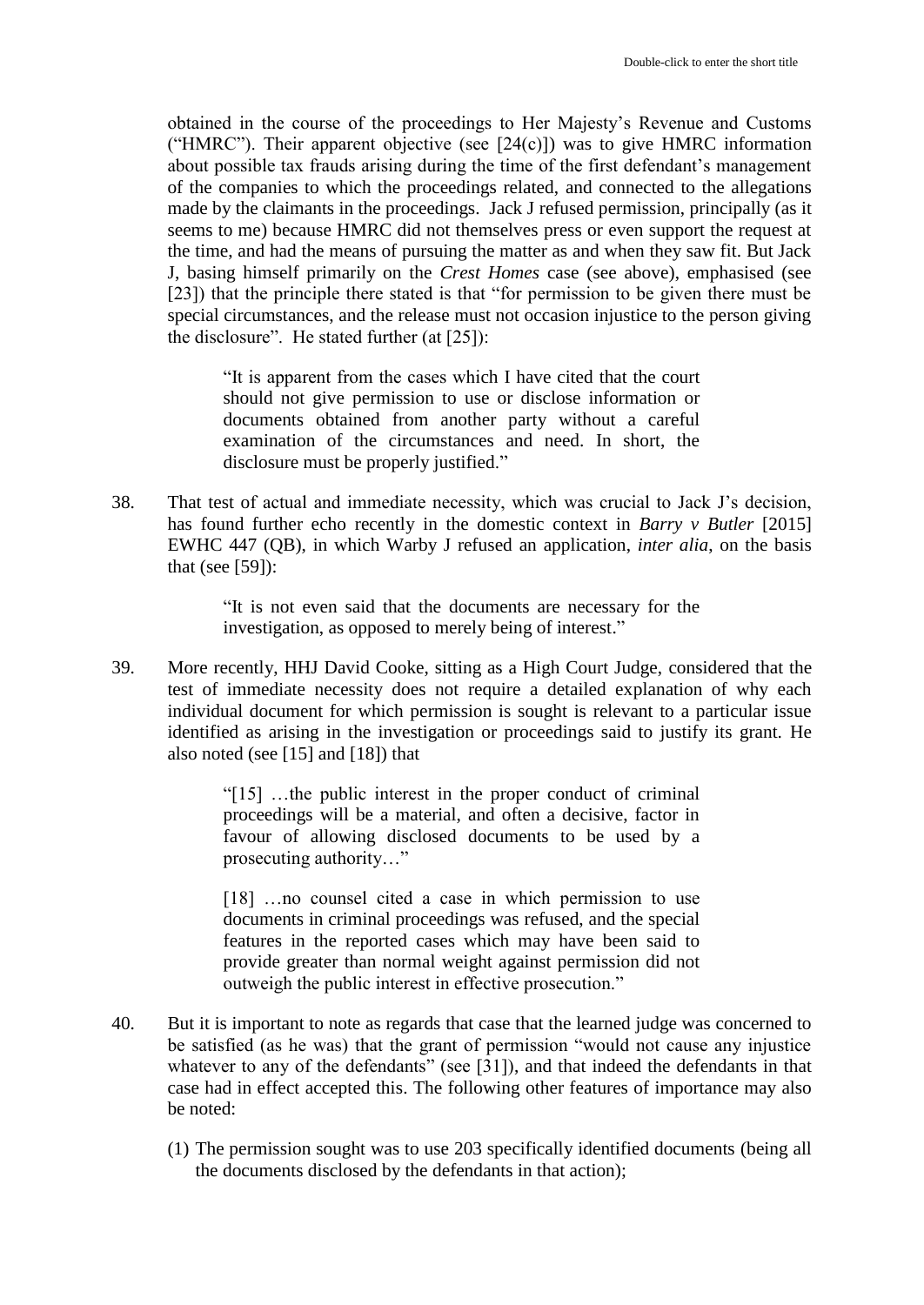- (2) The use for which permission was sought was in a private prosecution (in which the Crown Prosecution Service had not sought to intervene) brought by the same person who was the claimant in the civil proceedings, which the defendants had not sought to stay.
- (3) The application did not seek permission to use witness statements provided to him in the course of the civil proceedings.
- (4) In that case, the documents sought had been identified for use and were intended to be used in the criminal trial, thus observing the general rule that (and see Matthews & Malek, Disclosure,  $5<sup>th</sup>$  Ed, para 19.40)

"it is inappropriate to seek a release from the collateral use restriction in respect of disclosed documents wholesale…".

- (5) HHJ Cooke accepted that the court must be satisfied "that there is no injustice to the party compelled to give disclosure" (see [21]).
- 41. As to transnational considerations, HHJ Cooke observed in the above case that all the cases to which he had been referred "all seem to have some special feature taking them out of the norm, such as a foreign element" (see [18]). That serves both to emphasise that some special feature is usually required and to invite analysis as to whether, and if so why, a foreign element provides it.
- 42. In addition to the *Marlwood* case, the Applicants emphasised especially in this context the decision of Millett J (as he then was) in *Bank of Crete SA v Koskotas (No 2)* [1992] 1 WLR 919. There, the claimant bank obtained (pursuant to an order made under the *Norwich Pharmacal* jurisdiction<sup>4</sup>) disclosure against an English bank and several foreign banks with branches in England in connection with allegations of large-scale fraud against the defendant. The Bank of Greece appointed a special investigator to inquire into the affairs of the claimant bank, so that misappropriated funds could be traced. The claimant bank applied for permission to use the disclosed material to enable it to comply with its duties under Greek law for the purposes of the investigator's report. In granting permission, Millett J stated (at 926C-927B, emphasis in the original):

"Save in exceptional circumstances, it would not be right to authorise the bank voluntarily to make use of the material for any other purpose ... However, *voluntary* disclosure is one thing; disclosure under compulsion of law is another. By enabling the bank to obtain information which it needs for the successful prosecution of its civil remedies, the court should not place the bank in an impossible position in which it must either infringe its undertaking to this court or find itself in breach of its duties under Greek law ... If the governor [of the Bank of Greece] obtains them, it will be a matter for Greek law to determine whether or not he should provide them to the examining

1

<sup>4</sup> *Norwich Pharmacal Co. v Customs and Excise Commissioners* [1974] AC 133 is the well-spring of the jurisdiction to grant orders to disclose documents against anyone involved, however innocently, in the commission of a tort, such as a bank unwittingly involved in the dishonest misappropriation of funds using its facilities.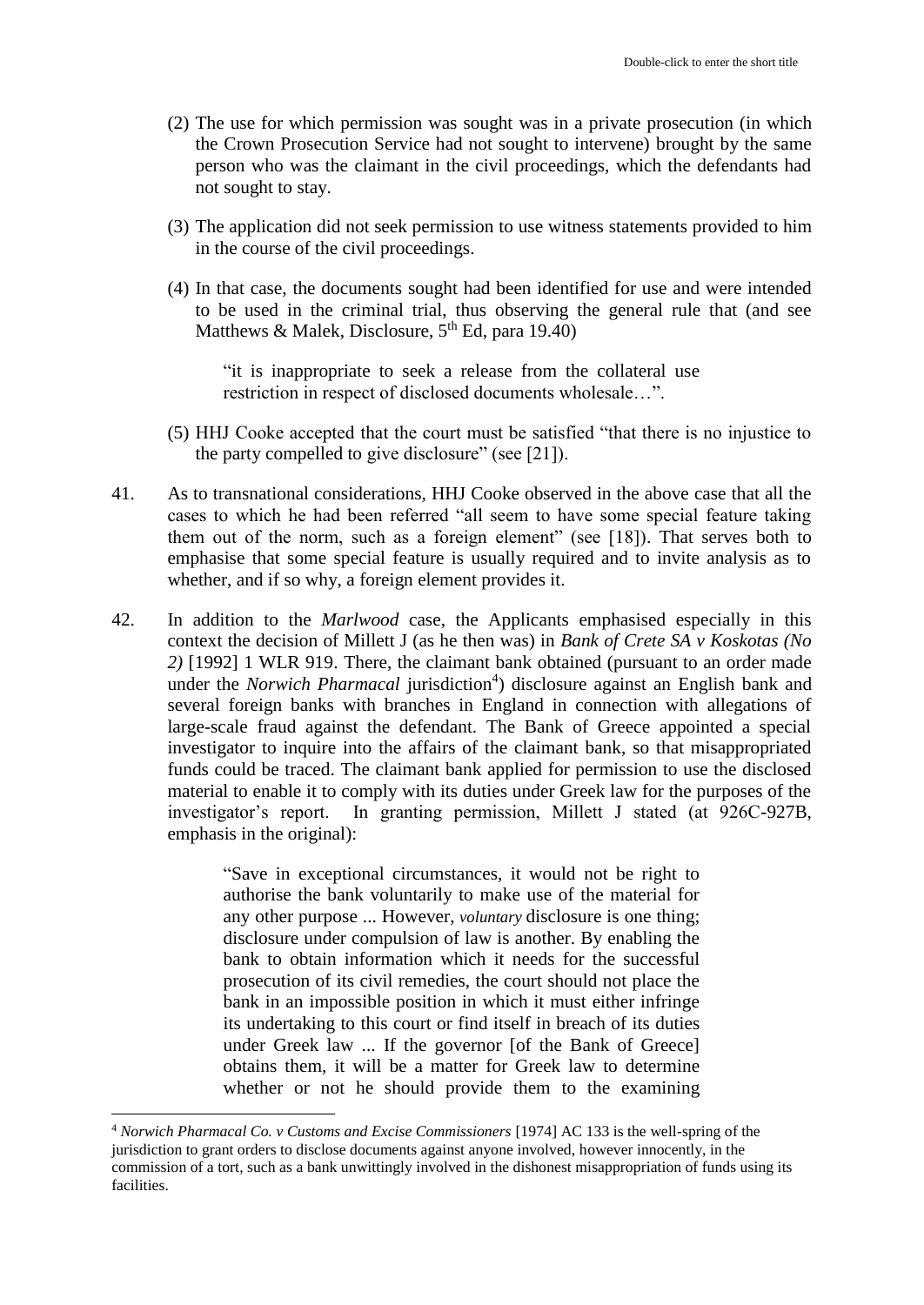magistrate and what use if any the examining magistrate should make of them. Such questions involve considerations of public policy, but in my judgment, they are questions of Greek public policy, and they should be determined accordingly without the restraining hand of this court. If, under Greek law, either the governor of the Bank of Greece or the examining magistrate can compel the production of the audit reports, so be it. It is frequently the case that material obtained by a party to English civil proceedings may be required to be produced in criminal proceedings in England. By a parity of reasoning, I see no reason why the English court should be astute to prevent a party who has obtained material in this country by the use of the coercive powers of the English court from producing such material in a foreign jurisdiction if compellable to do so."

43. The Applicants submitted that precisely the same position applies in the present case. As it was put in their skeleton argument:

> "Unless the court grants permission, the Relevant Claimants will be placed in an invidious position, as they will be unable to comply with their US law obligations and will face the very real prospect of sanction in the United States. It would be wholly unjust to place the Relevant Claimants in what Millett J recognised was an "*impossible position*" between a rock and a hard place, with competing obligations owed to the English court and under US law. That is all the more so when the obligation arises in the United States as a result of a criminal investigation by the state authorities."

- 44. However, the following features of that case, which the Applicants tended to overlook, were crucial elements in the balance required to be struck:
	- (1) The special investigator (a Mr Stefanides), for whose report the documents were requested, was under an obligation under Greek law to provide an audit report to the Bank of Greece to record the result of his and his team's investigations on its behalf of the affairs of the Bank of Crete; and he was insistent that unless he could refer to the documents and information in question which he had obtained pursuant to a disclosure order against various other banks (both here and abroad) earlier granted by Morritt J (as he then was) the audit report would be "worthless and even misleading" (see page 921G).
	- (2) The use of the information and documentation obtained pursuant to the order of Morritt J for the purposes of civil proceedings in Greece by the Bank of Crete had already been permitted by further orders of Morritt J and Millett J (see pages 921B and H).
	- (3) The examining magistrate appointed and responsible under the Greek judicial system to investigate whether to bring criminal proceedings had already brought criminal charges, and the first defendant had been extradited from the USA and was awaiting trial in Greece. In the criminal proceedings, as in the civil proceedings, the use of the information and documents was considered to be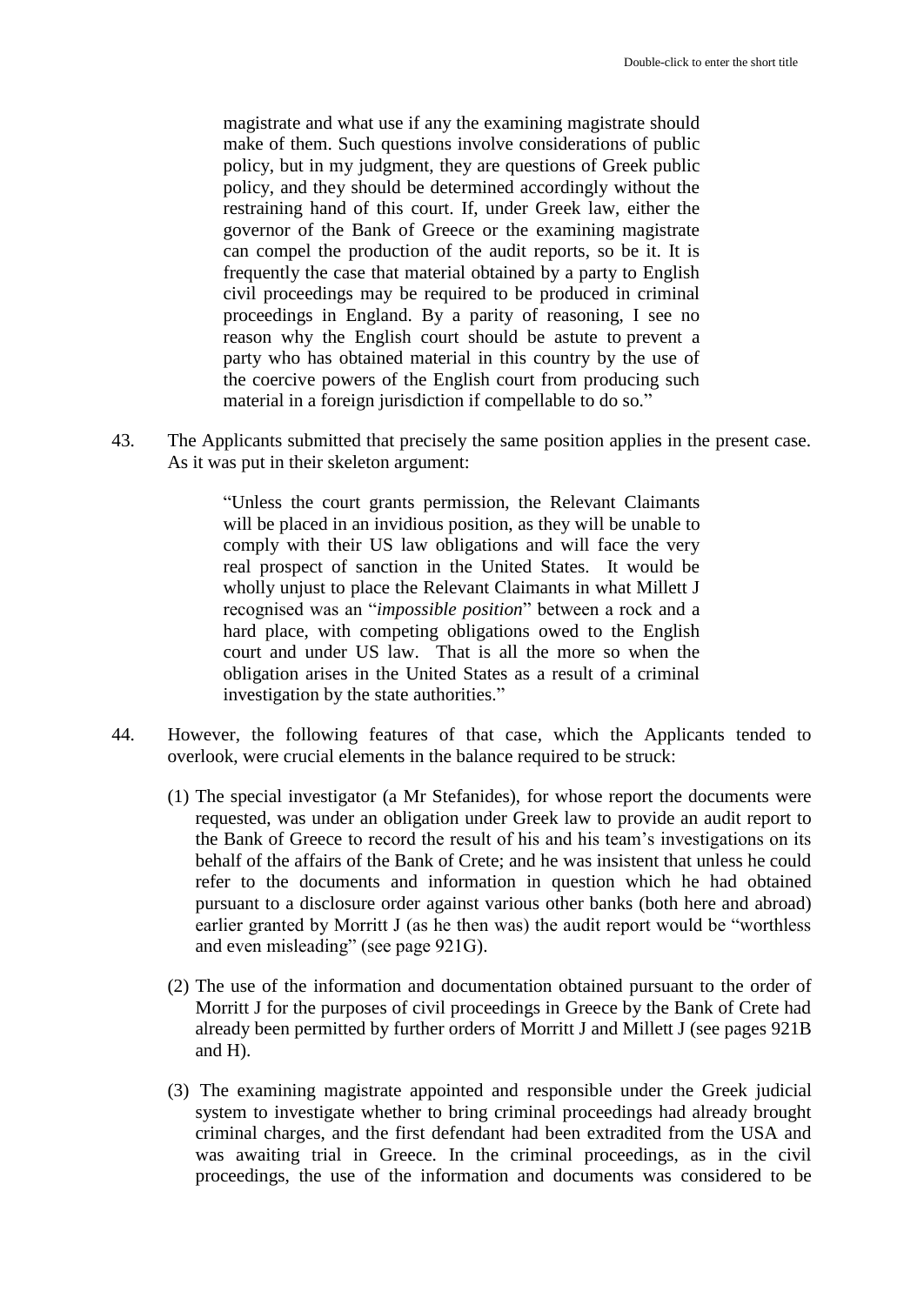"essential" in order to demonstrate the frauds alleged, and were just as central for the purposes of the report.

- (4) Though duly notified the defendant did not appear; but there could not have been sustained any realistic suggestion of material prejudice to him flowing from the use in the report of material already sanctioned to be deployed in the civil proceedings and the criminal proceedings. Nor was there any risk of denying any privilege against self-incrimination, since none could be asserted: see pages 925H to 926C. There was no conceivable unfair disadvantage to the defendant in any of the proceedings on foot in giving the permission requested.
- (5) It was the duty of each of the banks from whom the documents and information had been obtained, each of whom was notified of the application, to obtain the instructions of its customer (the underlying account holders in each case of the account the subject of the orders made by Morritt J). None of the banks objected to permission being granted. Each of the account holders had also been notified of the application. None had responded and none had appeared to oppose it: see page 922H. There was no evidence or even suggestion of any prejudice to third parties, or to the conduct of the English proceedings.
- (6) The Bank of Crete's predicament flowed from the fact that it had been enabled by English court order to obtain information which it undeniably needed for the successful prosecution of its civil remedies, but was precluded without permission from supplying the same documents or information for the purpose of complying with its obligations to the Bank of Greece under Greek law, and thus at risk of fundamentally misleading its regulator and failing in its obligations.
- 45. Put shortly, the circumstances were such as to present an overwhelming case for permission to be granted, with little, if anything, left in the balance to support the public policy objectives underlying the prohibition against collateral use, except the infringement of a right of privacy which none of the account holders had sought to assert, and the amorphous concern that other persons in other cases might perceive the protections ordinarily available to have been undermined. The tests of "cogent and persuasive reasons" and necessity on the one hand, and, on the other hand, of there being apparently no material injustice to the person giving disclosure or otherwise, were clearly and obviously satisfied.
- 46. Thus, although on behalf of the Applicants Mr Patrick Goodall QC (leading Mr Conall Patton) submitted that the *Bank of Crete* case turned on the point that it would have been unjust to place the Bank between a "rock and a hard place", and that the same considerations dictated the giving of permission in this case accordingly, that is, in my view, to give inadequate weight to the other circumstances of the case, which in the exercise of its discretion the court is bound to consider. Put another way, in the *Bank of Crete* case the factor that the Bank was in effect under compulsion to disclose made it unnecessary for Millett J to decide whether the circumstances were sufficiently "exceptional" to warrant permission even had the Bank sought to disclose voluntarily; but it did not of itself dictate the result. The case does not, in my view, qualify the principle established by *Crest Homes* and echoed in such cases as *Marlwood* that all the circumstances are always relevant, and for permission to be granted the Court must be satisfied that the tests of cogency, persuasive reasons and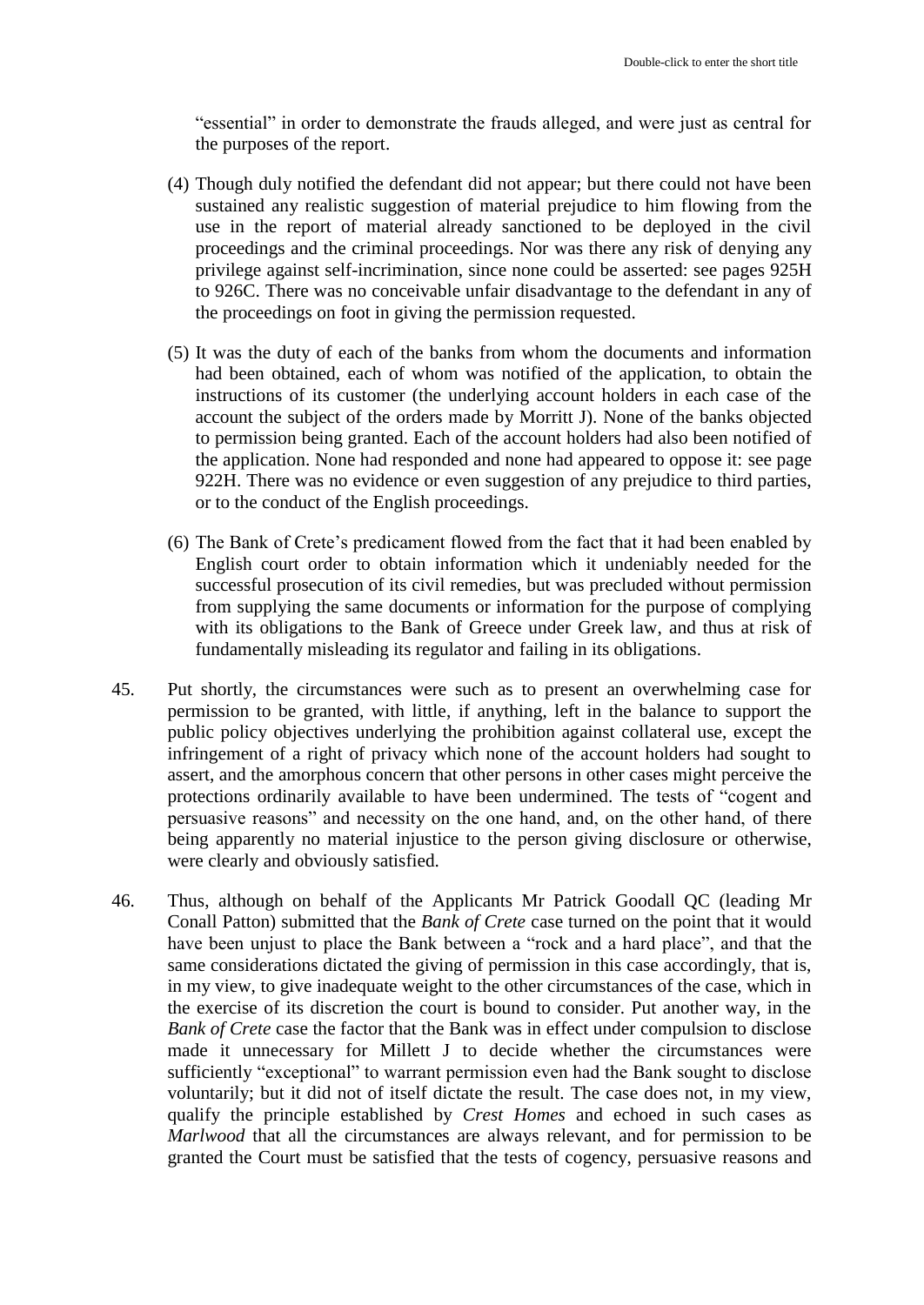necessity, and of there being no material prejudice to the person giving disclosure, must be satisfied.

- 47. As Mr Robert Miles QC (leading Mr Sharif Shivji) on behalf of the First Defendant emphasised, and I agree, that latter consideration (prejudice to the person giving disclosure) is not an afterthought but a vital factor, based on the rationale of the rules as I have explained, which may of itself preclude permission.
- 48. Thus, in another case cited and much relied on by the Applicants, *Attorney-General for Gibraltar v May and others* [1999] 1 WLR 1000 (in the Court of Appeal) the decision whether to release the Attorney-General of Gibraltar from his implied undertaking not to use an affidavit of assets sworn by the first defendant in the proceedings other than in those proceedings turned primarily on the issue of prejudice. Although it is to be noted that the evidence in the affidavit was characterised by the court as "an important part of the prosecution's case, but not a pivotal one" (page 1003D), at first instance, Evans-Lombe J had been persuaded that the first part of the test was satisfied (see page 1004A). He had refused permission, however, because he considered that the second part of the test was not satisfied because the use of the evidence would have "the effect of overruling or getting round the privilege that the first defendant would otherwise have had against selfincrimination in Gibraltar", giving rise to "the possibility – indeed the probability – of injustice to him" (page 1008B). The Court of Appeal was not troubled by the first limb of the test (that having been decided as matter of discretion by the judge, and it being clear that the evidence was of a quality such that it should be available in the criminal trial in Gibraltar). But on the second part they considered the judge had plainly erred because, the law of Gibraltar being identical to English law both (i) in applying the privilege against self-incrimination and (ii) in "clothing the trial judge in a criminal trial with common law powers to exclude evidence if its prejudicial effect outweighs its probative value, or if the admission of the evidence would be unfair" (pages 1003A-B), the trial judge there (in Gibraltar) would be (see page 1009H-1010A)

"in a much better position than we are to give appropriate weight to all relevant considerations, telling either way, including not only the full and proper protection of the first defendant against any injustice, but also the importance of ensuring, subject always to fairness, that all relevant material is available to the jury in the criminal trial."

49. What *A-G for Gibraltar v May* affirms, as it seems to me, is that in every case the court must be concerned to weigh the balance of public interests, which requires it to take all the circumstances of the case, including the justification and present necessity of having the documents made available, and any prejudice which would thereby be caused and cannot otherwise be prevented or remedied. The first and second limbs of the test are cumulative and neither trumps the other. I think it is also important to note that in that case, there was no suggestion of any specific prejudice to the first defendant otherwise in relation to the privilege against self-incrimination, which the Court was entirely satisfied could fully be protected in Gibraltar as well as in England. No irremediable or irreducible prejudice was suggested, either to the first defendant himself or to any third parties.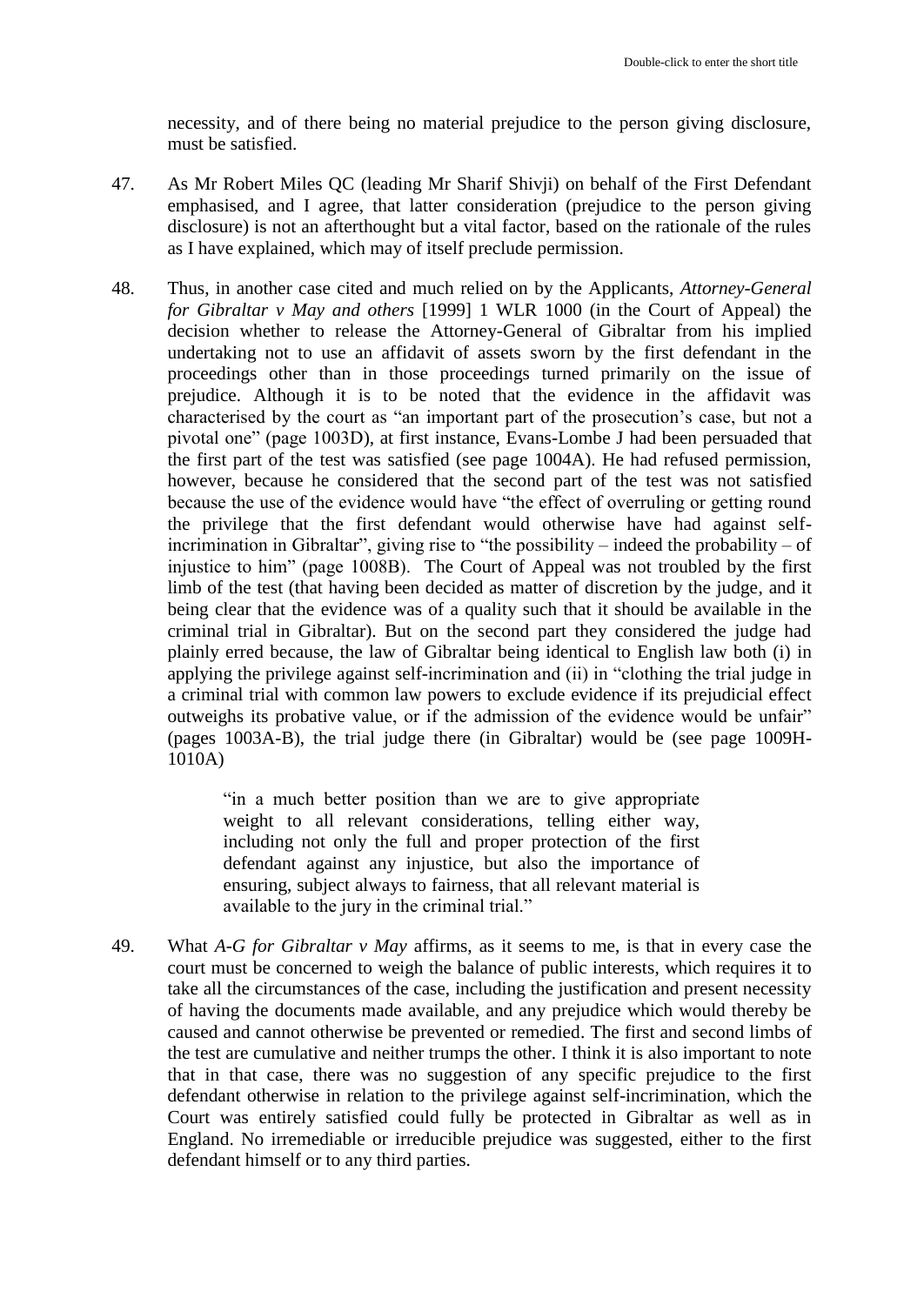50. At times, Mr Goodall seemed to me to seek to rely on the cases he cited as demonstrating a mechanistic approach which gave little room for the exercise of discretion according to all the circumstances of the case, and having regard to the burden being on the person seeking permission to justify departure from the usual rules. Thus, for example, when in oral argument I asked whether it was permissible or perhaps even requisite for me to consider such matters as (a) the evidential quality of the material sought (b) the necessity for its production now, given the imminence of trial when all truly material documentation would be likely to become public, and witness statements would become real evidence and also public (rendering then the permission sought now unnecessary), he answered that

> "In circumstances where there is an extant subpoena seeking that class of documents which has not been impugned in the foreign jurisdiction, then we say, yes, compulsion trumps."

- 51. Similarly, when I asked what would be the position if the English court took the view that the documents were not, in its own eyes, of much relevance but that there was little risk of material prejudice, Mr Goodall suggested that compulsion would once again "trump". Likewise, he argued, the English court should not be concerned about the scope of the documentation sought: the foreign court should be trusted to control any abuse.
- 52. I do not accept that the discretion of this court is so limited or its exercise so mechanistic, whether in the context of a foreign subpoena or otherwise. I do not think it is the message of the authorities, for the reasons I have sought to draw out in my analysis of them. More particularly, I do not think that the fact of compulsion of itself establishes a "cogent and persuasive reason" for giving permission: the test is whether the use for which permission is sought justifies any exception to or erosion of the public interest which lies behind the rules.
- 53. The message of the cases, echoing down from *Crest Homes* and even before then, is that the discretion is to be exercised by reference to all the circumstances as they appear to the court whose permission is sought, and on the basis that it is for the applicant to show that the public interest in making the documents available outweighs the public interest in honouring the promise of privacy which the rules reflect. Careful observance of the restrictions against collateral use, and circumspection accordingly in permitting any departure from them, is important in encouraging compliance with fundamental obligations in contested English proceedings of full and proper disclosure (including of confidential material, save in exceptional circumstances) and the exchange of witness statements which to a greater or lesser extent provide a glimpse behind the curtain into the other side's brief.

#### *Application of the required approach in the present case*

54. I turn to discuss the application of the guidance in the exercise of my discretion which seems to me to emerge from the case law to the facts and circumstances of the present case. In doing so, I first consider factors applicable to all the documents sought; I then consider factors applicable only to the (unusual) request for the release of witness statements.

#### *The Applicants' case*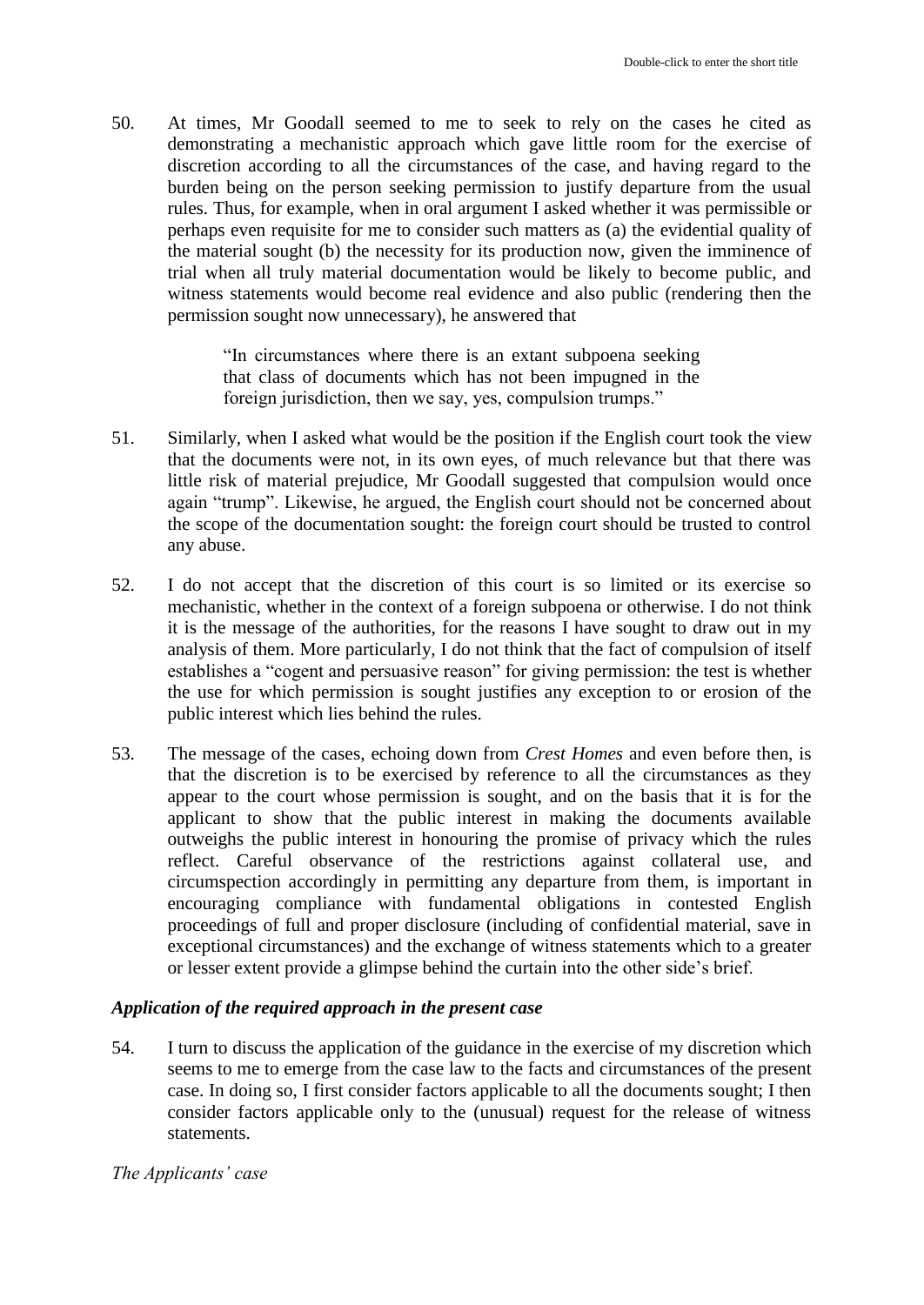- 55. As will already be apparent, the Applicants relied principally on the fact of the US Subpoena as constituting what they contended was the 'trump card' of compulsion.
- 56. By reference to the evidence of Mr Michael Li-Ming Wong ("Mr Wong"), who is a partner in the firm of lawyers retained by HPE in connection with the criminal and regulatory investigations relating to Autonomy (Gibson, Dunn & Crutcher LLP), they contended, more particularly, that
	- (1) There can be no dispute that, under US law, the US Subpoena creates a nonvoluntary obligation to comply.
	- (2) Any failure to comply with the US Subpoena would be a contempt under US law as well as a possible obstruction of justice.
	- (3) The collateral use restrictions applicable to disclosure and witness statements in the English proceedings would not serve – in the eyes of the US court – as a valid excuse for failing to comply with the US Subpoena, nor would they constitute a basis on which to challenge the US Subpoena before the US court.
	- (4) The fact that the US Subpoena pre-dated the First Defendant's indictment but cannot have been necessary for the purpose of determining whether to issue such indictment has no impact on its validity as a matter of US law: this court must take it that the US Subpoena is not being used for an improper purpose.
	- (5) The obligation of compliance on pain of sanction falls not only upon HPE but also the other "*Recipients*" specified in Attachment A to the Subpoena, including each of the Applicants; and thus, the Applicants are each obliged to produce the requested documents, which are within their possession, custody or control.
	- (6) Accordingly, unless permission is given the Applicants will be exposed to the risk of criminal penalty in the US: and the English Court should give permission to avoid such an invidious and undesirable consequence of its own rules.
	- (7) Further (and Mr Goodall insisted that this was a separate and independent point from that of compulsion) this jurisdiction recognises that there is a strong public interest in the investigation and prosecution of fraud, and that the English court should give considerable weight to the needs of a foreign jurisdiction for documents needed for those purposes.
	- (8) As against this, Mr Goodall submitted, no material injustice would be occasioned to the First Defendant in the US proceedings by the grant of permission in circumstances where the US Courts could and should be relied on to protect the interests of a disclosing party against any "undue prejudice".
- 57. Further, Mr Goodall sought to dismiss any suggestion of any risk of prejudice in the proceedings here, describing as "perplexing" the suggestion that third persons who had provided documents or witness statements had expressed concerns about the use of their witness statements outside these proceedings and that some of the First Defendant's witnesses might refuse to testify in these proceedings if their witness statements are provided to the USAO, and as "irrelevant" the suggestion that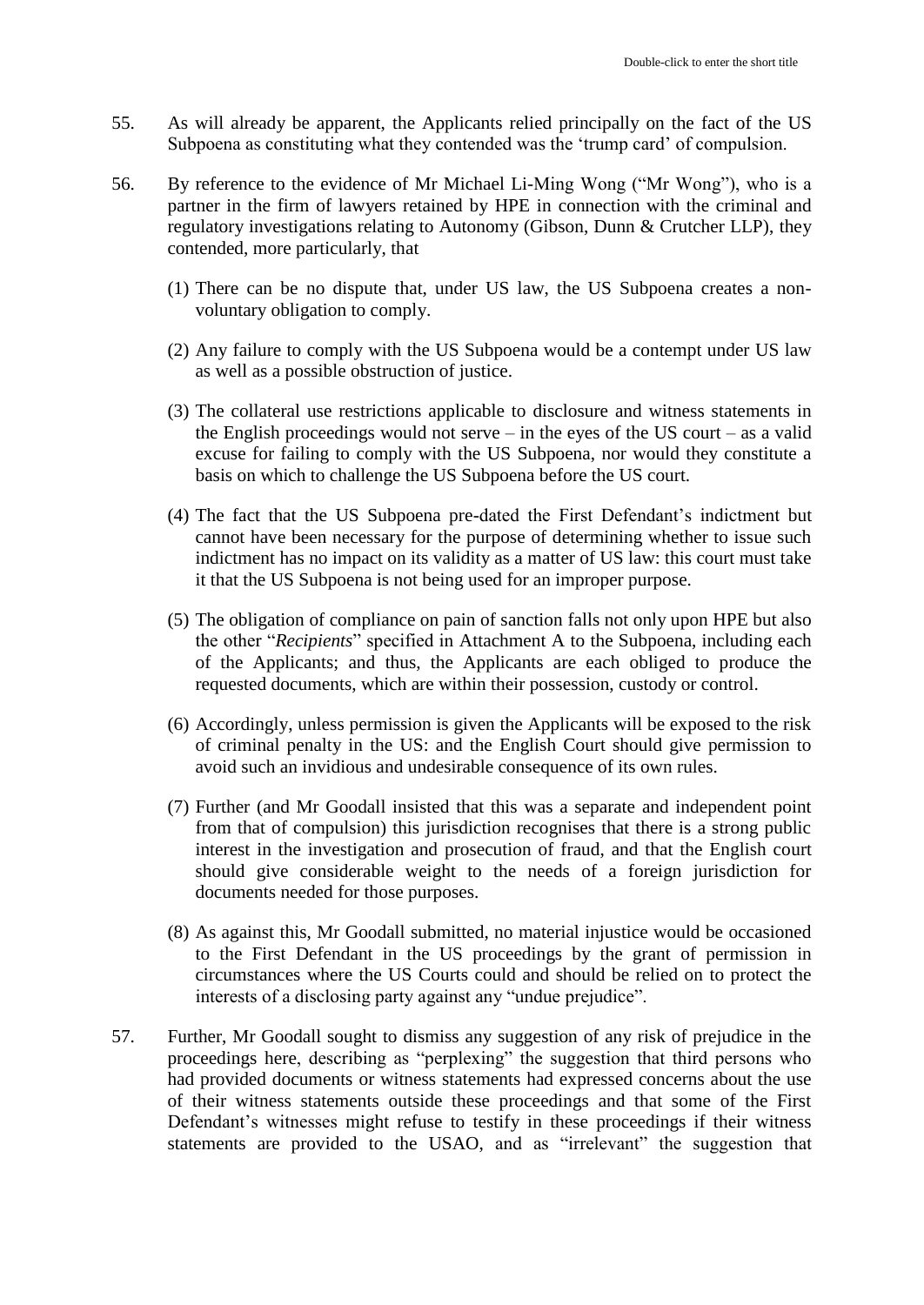disclosure had been provided and witness statements exchanged in reliance upon the collateral use restrictions in the CPR.

#### *Issues to be addressed*

- 58. In relation to the first part of the *Crest Homes* test, these contentions seem to me to invite consideration first of the Applicants' case that the US Subpoena places them personally under compulsion to produce the requested documents, and to that end an examination of (a) the genesis and nature of the US Subpoena; (b) whether it can be right that the Applicants are themselves properly to be treated as recipients of the US Subpoena and exposed to the risk of criminal penalty for non-compliance; (c) whether the Applicants' documents are to be treated for these purposes as in the control of HPE; (d) whether this Court should assume that the Grand Jury has itself considered the relevance of and necessity at this time for the documents requested and, if so, for what immediate or imminent purpose. At this interlocutory hearing, and given the difficulty of determining disputed facts at such a stage, it is of some relevance that the burden of persuasion lies on the Applicants. For the same reason I shall seek to confine myself in my examination of the Applicants' contention that they are under compulsion to facts and matters which appear to me to be agreed or plainly and obviously apparent from the evidence filed.
- 59. I must then consider, in applying the first part of the *Crest Homes* test, whether having regard to any element of compulsion, the Applicants have discharged the burden upon them of satisfying the court that in all the circumstances there are sufficiently "cogent and persuasive reasons" for permitting the collateral use sought to be made of the documents and statements.
- 60. As to the second part of the *Crest Homes* test (whether permission could result in injustice) there are two broad considerations raised: (a) whether any question of injustice in the US can simply be left to the US Courts and (b) whether there is any real risk of injustice in the present proceedings.

*Have the Claimants established compulsion and necessity?*

- 61. As to (a) in paragraph [58] above, in my view it emerges from the sequence of events preceding the issue of the US Subpoena and the correspondence thereafter with the USAO with respect to its scope and time for compliance that:
	- (1) It is in reality the USAO which determined the scope and subject-matter of the US Subpoena, restricting it (to exclude FRC documents) as it thought fit.
	- (2) Similarly, it is the USAO which appears to have determined the length of any extension of time for compliance and in effect controls the process.
	- (3) It would not appear that the USAO considered the documents it now seeks to be necessary to determine whether or not there should be an indictment: the indictment was issued before the date due for the documents after the first extension of time.
	- (4) Given the fact of the existing indictment, demonstrating that the USAO and the Grand Jury have determined that it is likely that a crime has been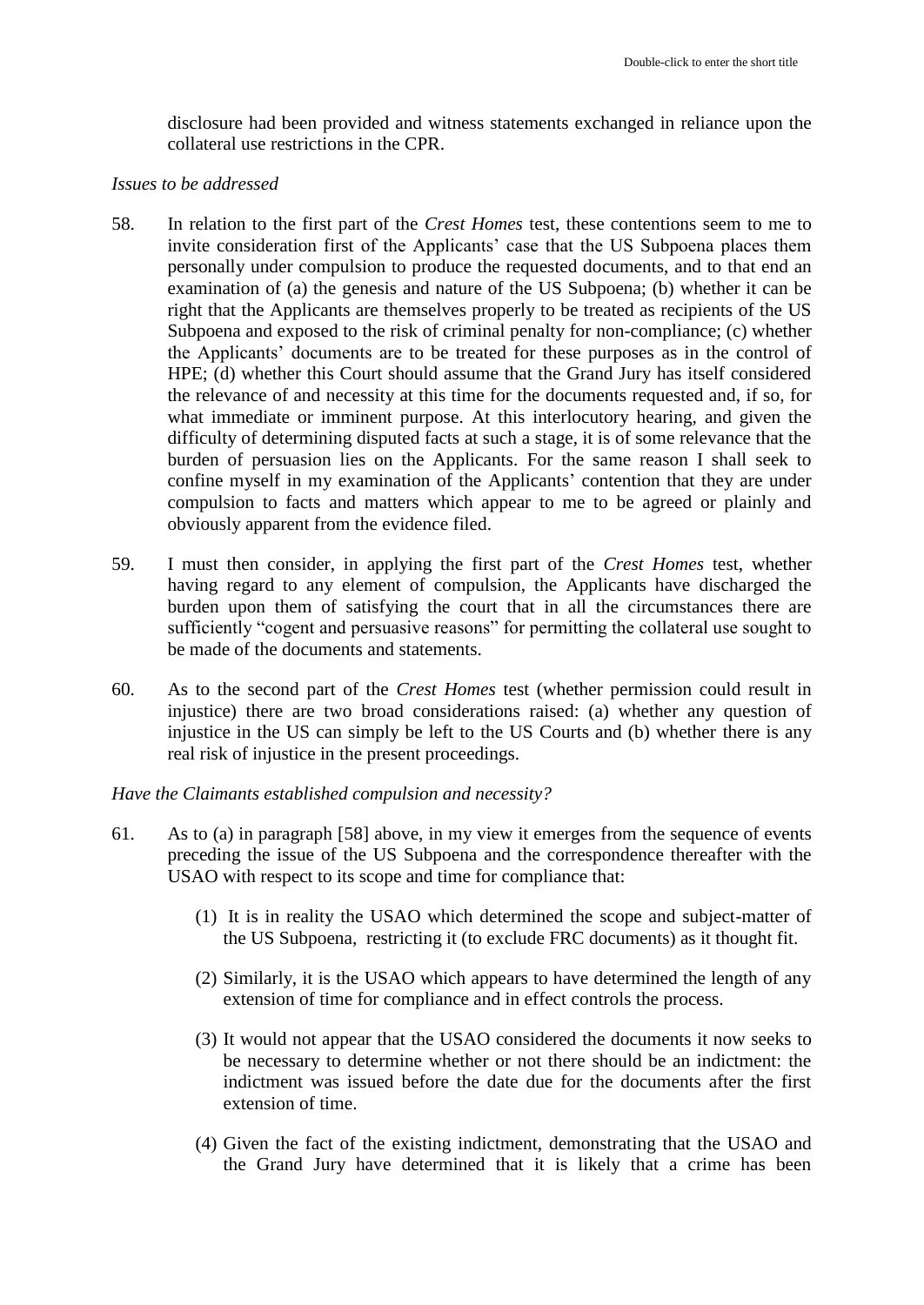committed (and see *US v. R. Enterprises, Inc et al.* 111 S. Ct. 722), the USAO can only want the documents either (a) to explore further evidential issues for which it has already been satisfied of 'probable cause' (which would not be a proper use of a Grand Jury summons (see *ibid.*)) or (b) with reference to any future or further indictment which despite the length of the investigation (some six years), the previous indictment and conviction of the Second Defendant, and the recent indictment itself, it has not yet determined is justified.

- (5) There is no evidence of any actual involvement of the Grand Jury itself in determining whether to pursue the Subpoena after the indictment (or for that matter, before it).
- (6) For the avoidance of doubt, it was not in dispute that, although issued in its name and on a Court form, the US District Court has no involvement itself in the formulation of the scope of a subpoena: it is for the USAO to complete the form which delineates its scope and to whom it is addressed, and the USAO did so in the case of the Subpoena in this case.
- (7) There is nothing to suggest that the USAO had been directed, before issuing the Subpoena (or causing it to be issued), to the particular status, under English laws of procedure, of material disclosed or served under mandatory process under the CPR. Although subsequently to its issue the USAO requested HPE to exclude and withhold from production documents obtained or which came into being further to the exercise by this jurisdiction's Financial Reporting Council ("FRC") under compulsion since their deployment in the US criminal proceedings might violate the Second Defendant's rights under the US Constitution, no attention to protections afforded under English law is apparent.
- (8) The terms of the US Subpoena are drawn in the widest possible terms; they seek literally "all documents produced by either party" in the present proceedings. There has been no attempt to tie the request to any issues or areas of further investigation: the net has been cast as widely as semantically possible. There is no evidence of any thought being given to need: the firm impression is of a trawl.
- (9) There is no evidence or even any indication which might guide this Court as to when the existing indictment, let alone any future or revised indictment, might come on for trial.
- 62. As to (b) in paragraph [58] above, as already mentioned, the US Subpoena is addressed to 'Custodian of Records, Hewlett Packard Enterprises, c/o CT Corporation, 818 W 7<sup>th</sup> Street, Los Angeles, CA 90017'. There is no other addressee named. The only addressee, HPE, is not, of course, an applicant before me. Neither is the USAO: nor has any evidence been filed by or on behalf of the USAO.
- 63. The US Subpoena requires both appearance at the US District Court to testify before the Grand Jury and the production of the documents described (in very broad terms) in the Attachment A to the US Subpoena. It is not suggested that the US Subpoena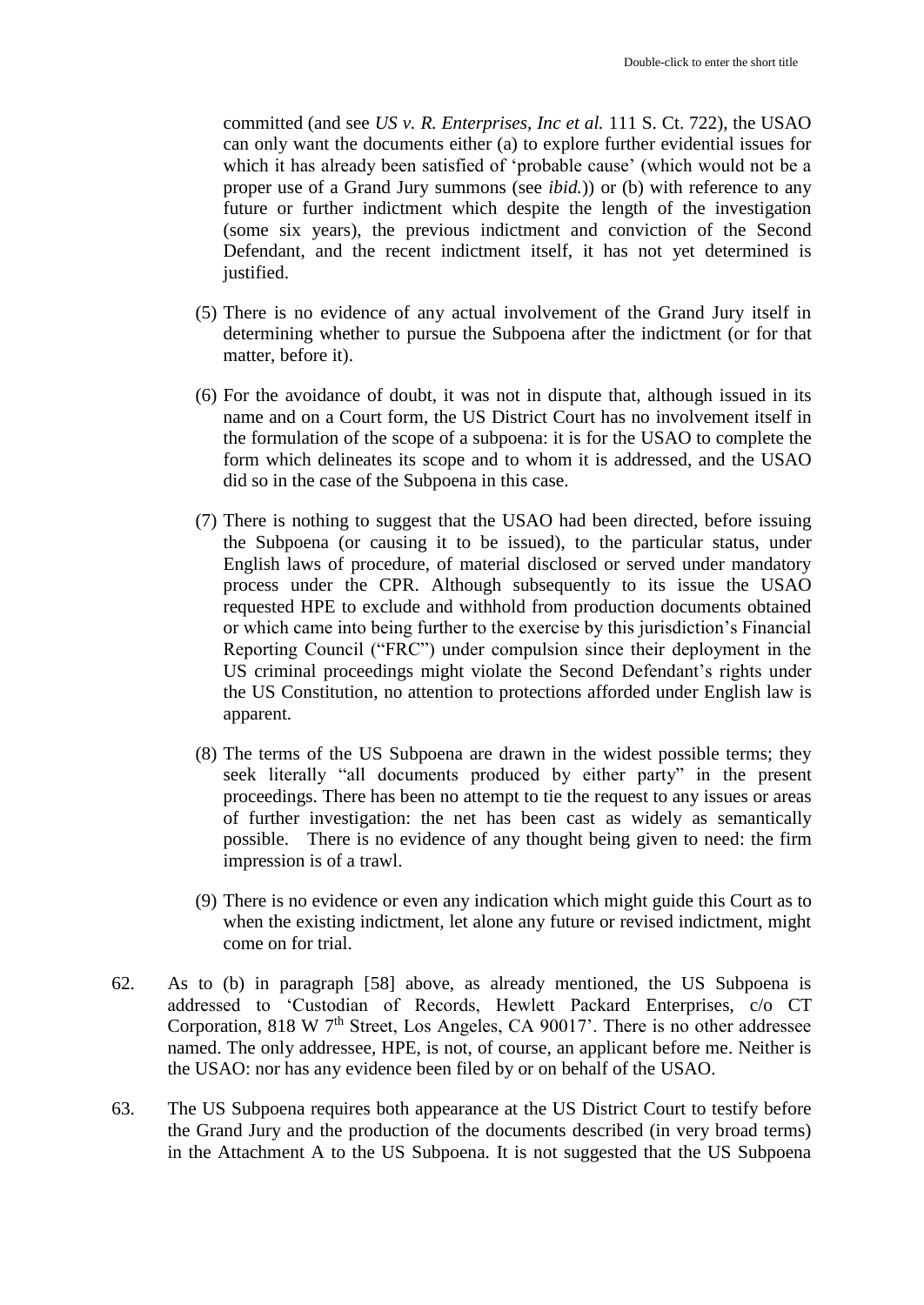was to be or was in the event served on any other person. Nor is there any suggestion that it was to be served overseas.

- 64. Attachment A of the US Subpoena likewise identifies the 'Subpoena Recipient' as above. Neither the US Subpoena nor its Attachment A otherwise defines the 'Subpoena Recipient'. The rest of Attachment A explains the scope of the documentation required, and how and when it is to be provided.
- 65. For that purpose, on the last page of Attachment A, under the heading 'Special Instructions', it is stated that any references (which I consider can only sensibly mean references in that Attachment A) to

"'Recipient', 'You' or 'Hewlett Packard Enterprise' shall mean Hewlett Packard Enterprise, HP Inc, The Hewlett-Packard Company, Hewlett-Packard Vision BV and/or any of their group companies, parents, subsidiaries, divisions, affiliates, employees, agents, representatives attorneys, consultants, or other persons acting on their behalf."

66. Further, just above, under the heading 'Notice Concerning Obstruction' is a warning in these terms:

> "Any person who withholds, alters, or destroys documents demanded by this subpoena, removes documents to outside the jurisdiction of the United States, or unjustifiably refuses to produce any demanded document that is within such person's possession, custody or control may be subject to criminal prosecution for obstruction of justice, contempt of court, or other federal criminal violations. Conviction of any of these offences is punishable by substantial fine, imprisonment, or both." [Emphasis supplied]

- 67. In his first witness statement on behalf of the Applicants in these proceedings, Mr Wong has stated that the effect of the US Subpoena is to place all those described as "Recipients", including the Applicants, under a "non-voluntary legal obligation" to produce the requested documents that are within their possession, custody or control on pain of criminal prosecution.
- 68. Against this, in her first witness statement on behalf of the First Defendant, Ms Celeste L.M. Koeleveld ("Ms Koeleveld"), a partner in Clifford Chance LLP, New York, the First Defendant's solicitors, has stated her view that

"it is only HPE which is subject to the legal obligation under the subpoena".

69. Whilst I can make no finding at this interlocutory stage, that seems very likely to be right; and I note that Mr Wong has accepted that

> "In practice, the U.S. Courts impose sanctions for noncompliance with a subpoena on the primary recipient, without making distinctions about fault within the broader corporate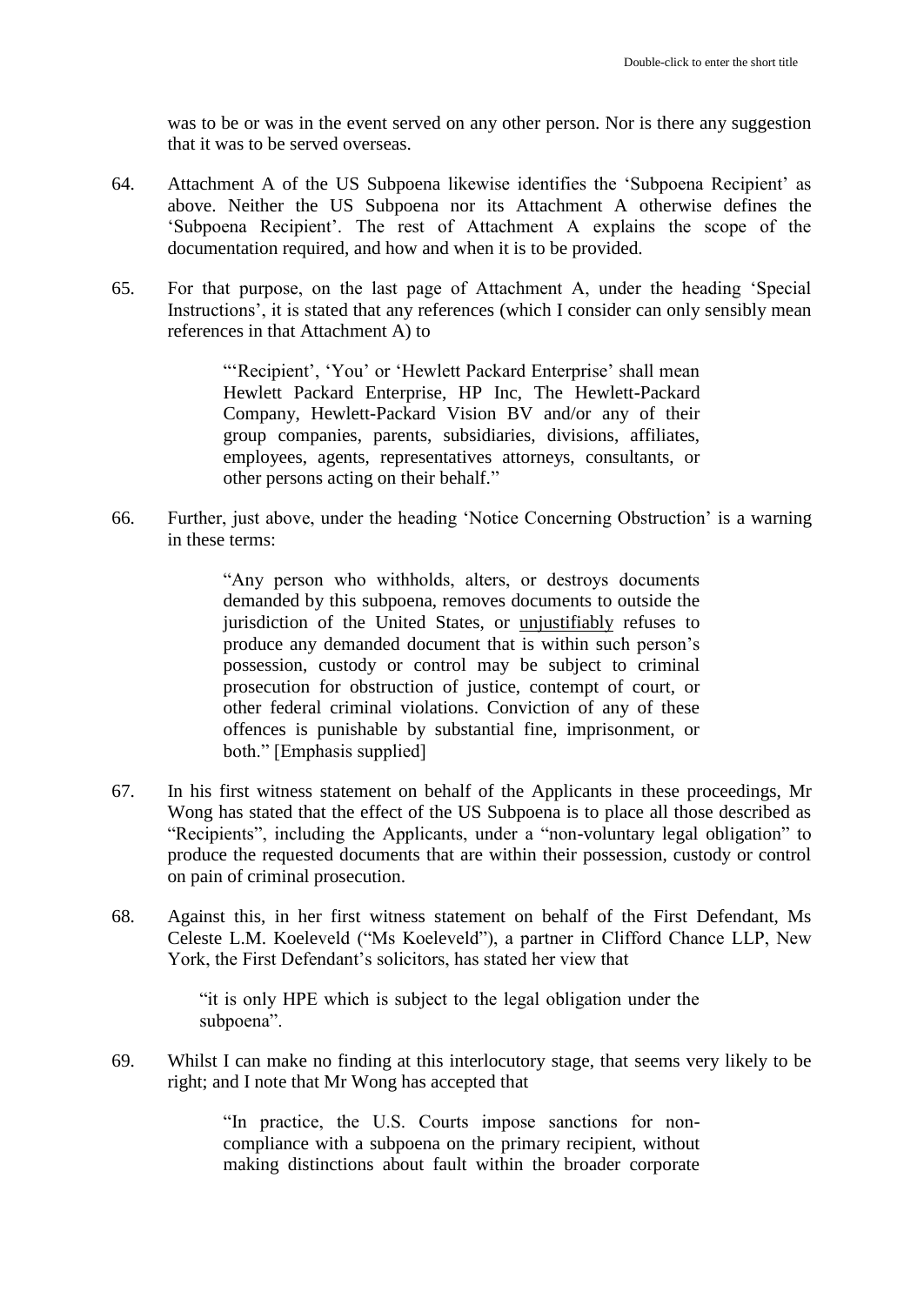group. Accordingly, in the event of non-compliance with the Subpoena by the Relevant Claimants, it is HPE which would be subject to potential sanctions…; all relevant entities within the HPE group would be deemed punished through HPE."

- 70. As to (c) in paragraph [58] above, Mr Wong states in his first witness statement that, under US law, a parent company "controls" the documents held by its subsidiaries by virtue of its ownership and control of the subsidiary itself. He goes on to explain that in fact the documents sought have already "been made available to personnel within HPE's legal function as they have responsibility for the conduct of the English proceedings on behalf of the Claimants". On either or both of these bases he submits that HPE controls the documents and they must be produced accordingly, presumably by the Applicants (HPE not being a party to the application).
- 71. Ms Koeleveld disagrees. She has also made the point, as regards the scope of the US Subpoena, that HPE's "obligation to comply with the [US Subpoena] will be limited to documents in its possession or control" and that since for these purposes it is established by case law in the Ninth Circuit Court of Appeals where the Grand Jury is sitting that "control" means "the legal right to obtain documents upon demand" it is unlikely, having regard to the restrictions to which the documents are subject under the CPR, that even under US law the documents in question are within the "control" of HPE as distinct from that of the Applicants.<sup>5</sup> As to the fact that, in circumstances which are not altogether clear, documents have been passed to "HPE's legal function" (which is stated to have responsibility for the conduct of these proceedings on behalf of the Claimants), I think I must take it to be accepted that they are held by that "function" subject to the restrictions stipulated by the CPR: both the Applicants' acceptance of the need for this application, and the fact that, though no application is made by HPE, the USAO itself appears to have accepted that the permission of this court is require to enable HPE (and the Applicants) to comply<sup>6</sup>, seem to me to be consistent only with that.
- 72. Accordingly, it does seem that, through the lens through which this Court must look at the matter, HPE does not in the relevant sense have legal control of the documents requested, in that the permission of this court is required to enable their use otherwise than for the purposes of these proceedings.
- 73. As to (d) in paragraph [58] above, and the question whether this Court should take it that the Grand Jury itself has considered the relevance and necessity of the documents requested to carry forward its investigations, I have already noted that it appears plain that the USAO have dictated the terms and process of the US Subpoena at every stage. I have also noted that the US Subpoena cannot have been necessary to inform the decision whether to issue the indictment, since it was issued before the date due for production of the documents after the first extension of time.

1

<sup>&</sup>lt;sup>5</sup> Ms Koeleveld cites *In re Citric Acid Litig.*, 191 F.3d 1090, 1107-08 (9<sup>th</sup> Cir. 1999) where it is explained that the "legal control" test does not "focus…on the party's practical ability to obtain the requested documents" but rather on whether the party "could legally – and without breaching any contract – continue to refuse to turn over such documents". Here, the CPR provisions effectively mandate refusal without permission of this Court. <sup>6</sup> In this context, in a letter dated 14 November 2018 from Morgan Lewis to the USAO, it was recorded that the USAO had agreed to extend the date for compliance with the Subpoena in order to enable the Applicants "to seek permission from the UK court for HPE to comply with the subpoena" [my underlining].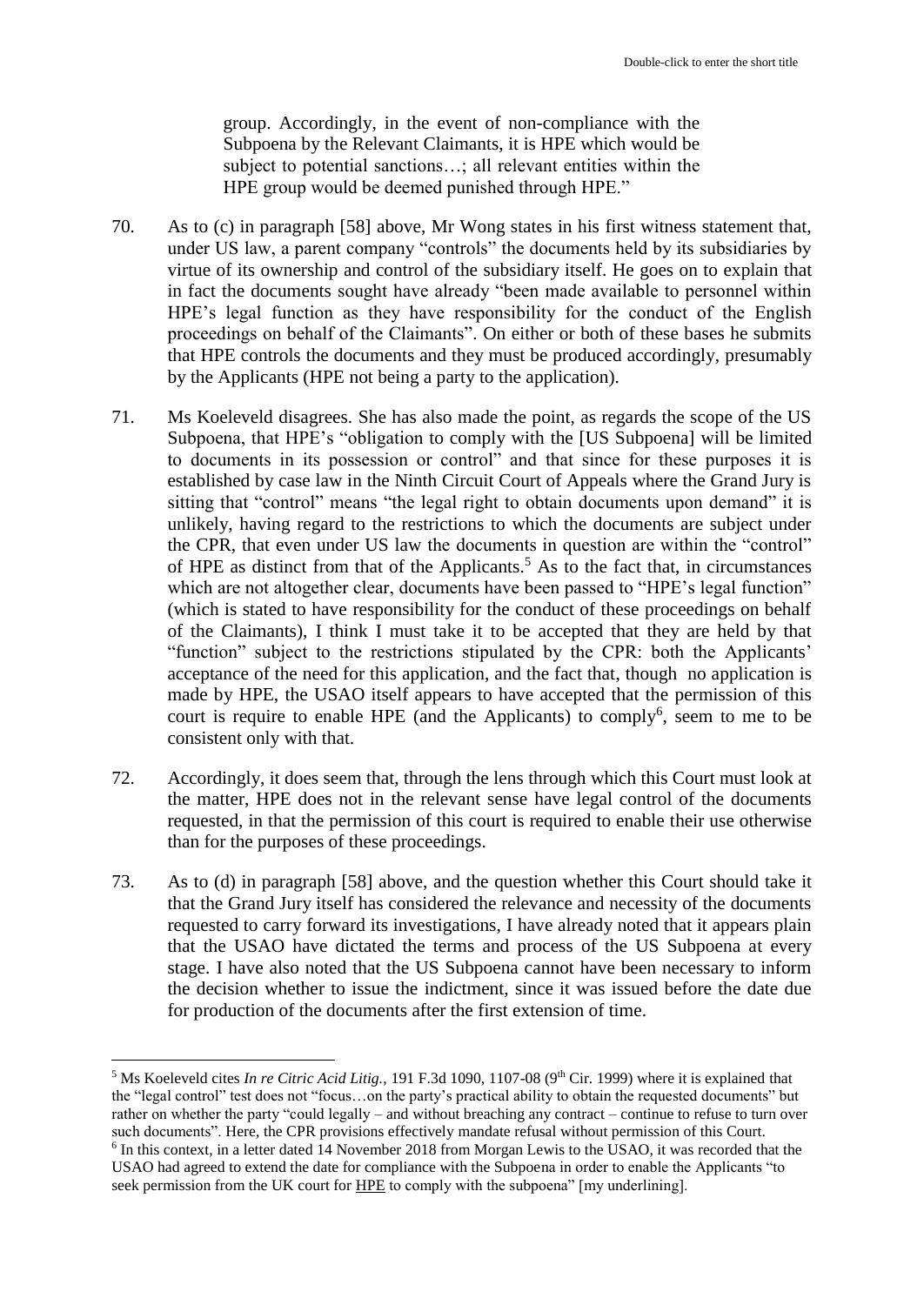- 74. It remains theoretically possible that the Grand Jury determined to issue an indictment in anticipation of the receipt of documents which would enable greater definition or extension of the charges, or some further indictment. But the dearth of any evidence as to any consideration of the matter by the Grand Jury itself, and the absence of any explanation at all as to why the trawl now sought is necessary at this stage and with the trial in this jurisdiction imminent, is remarkable in circumstances where it is accepted that in this jurisdiction the burden is squarely upon the Applicants. Even taking full cognizance of the fact that in *US v R. Enterprises, Inc.* the US Supreme Court determined that a Grand Jury subpoena cannot be set aside unless there is no reasonable possibility that the documents sought will be relevant to a pending Grand Jury investigation, some confirmation of due consideration and some explanation of perceived need surely could have been offered in this jurisdiction without compromising to the slightest degree the confidentiality of the Grand Jury's process.
- 75. As it is, on the evidence that the Applicants have chosen to put forward, it is by no means clear that the Applicants are truly under compulsion; and it is unclear also whether there is any real need, still less any pressing need immediately, for these documents for the purposes generally avowed, but not particularly explained, of assisting in the investigation and prosecution of fraud. This is far from the position established or taken to be required in cases cited by the Applicants such as, for example, the *Bank of Crete* case.
- 76. It is also especially notable in this case, where in addition to an indictment already having been issued the USAO has (a) already conducted a full trial against the Second Defendant without there ever having been any suggestion that it might need to consider the documents disclosed in these proceedings; (b) already had access, or could have access, to literally millions of documents available from different sources or in different ways; and (c) produced an enormously broad request and entirely failed to tie the request to any issues or areas of investigation to enable this Court to strike a balance between the competing public interests as above described.
- 77. Returning to the first limb of the *Crest Homes* test in the round (and see paragraph [59] above) I have already noted (see paragraph [56(7)] above) that the Applicants were careful to emphasise (especially in their submissions in reply) that "independently of compulsion" there is a strong public policy factor in favour of permission, being the public interest in the investigation and (if appropriate) prosecution of fraud, both in domestic cases and also in cross-border cases (where general principles in favour of mutual international assistance also are in play). Mr Goodall, in his reply, submitted that the weight to be given to this would be sufficient "even in a voluntary situation".
- 78. I accept of course the importance of that public policy in both its aspects (domestic and international): and see the *Marlwood* case, especially at [46]. However, in this case the fact is that the justification can only be that the documents in question are really needed to enable the Grand Jury to perfect a course already set (by amending or replacing an indictment they have already caused to be issued) or to investigate whether other persons than those thus far identified as (in its view) the main culprits should also be brought to trial.
- 79. I agree with Mr Miles's submissions that I must take into account in this regard that: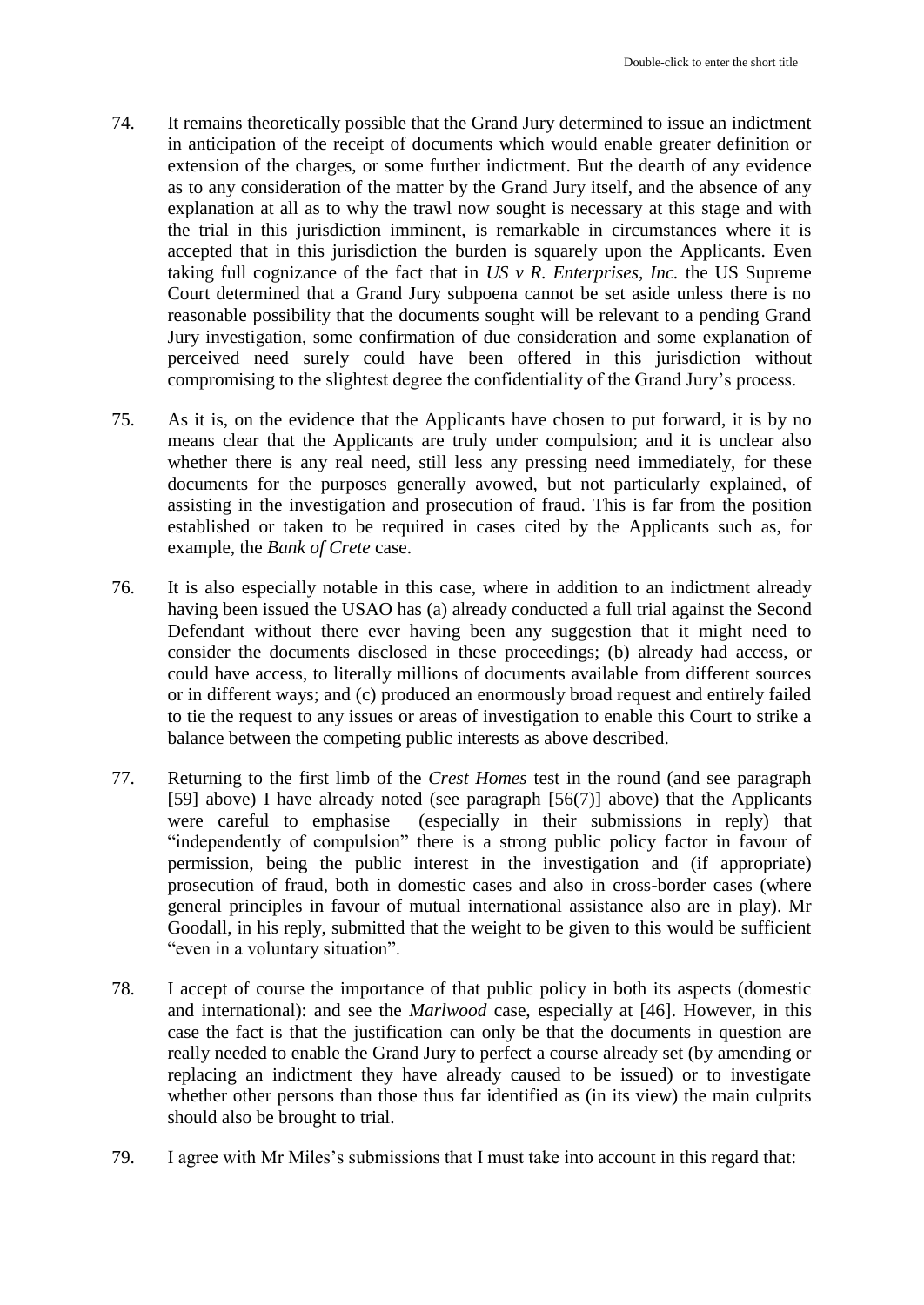- (1) No evidence has been provided to me, either by the USAO, HPE or the Applicants themselves, as to the asserted importance of the material sought or as to why the material is *needed* by the USAO or the Grand Jury (as opposed to being materials which may merely be of some interest to them).
- (2) The criminal investigation has been on foot since 2012. The USAO and the Grand Jury have been provided with millions of documents. They have scarcely been deprived of material, and they have not considered it deficient in the past, having already brought the Second Defendant to trial (and conviction) and concluded that there is already sufficient evidence, without access to the material sought by the US Subpoena, to warrant the issue of an indictment in respect of the First Defendant.
- (3) The US Subpoena is couched in such broad terms as to make it difficult, indeed impossible, to tie the request to any identified issue or area of investigation.
- (4) As previously noted, although the Applicants sought to present the request as having been made by the US Court, I must bear in mind that the reality is that the US Court has had no substantive input into it: the USAO has devised and driven the request.
- 80. In all the circumstances, I have not been persuaded that in this case sufficient "cogent and persuasive" reasons in favour of collateral use now (so close to the English trial commencing in March) have been established to outweigh the public interests protected by CPR 31.22 and 32.12.

*Might permission give rise to injustice in the US proceedings or in these proceedings?*

- 81. That is sufficient to cause me to refuse the permission sought. But I should for comprehensiveness, and so as fully to explain my approach, also address the issue as to whether the grant of permission might occasion injustice in the US proceedings or in the proceedings before me in this jurisdiction.
- 82. As to potential prejudice in the US proceedings, the primary point advanced on behalf of the First Defendant was that (to quote Mr Miles's skeleton argument)

" the practical consequence of granting permission… would be, by a side wind, to give the USAO a substantial advantage over [him]…a tactical advantage they would not otherwise enjoy…[and] significantly rebalance the US trial procedure in favour of the USAO [since] the USAO would have substantial amounts of information about [his] defence whilst having no obligation to provide [him] with the same level of detail in relation to their prosecution."

83. In other words, the prejudice contemplated is inherent in the making available of documents and statements that would not be available but for the happenstance of a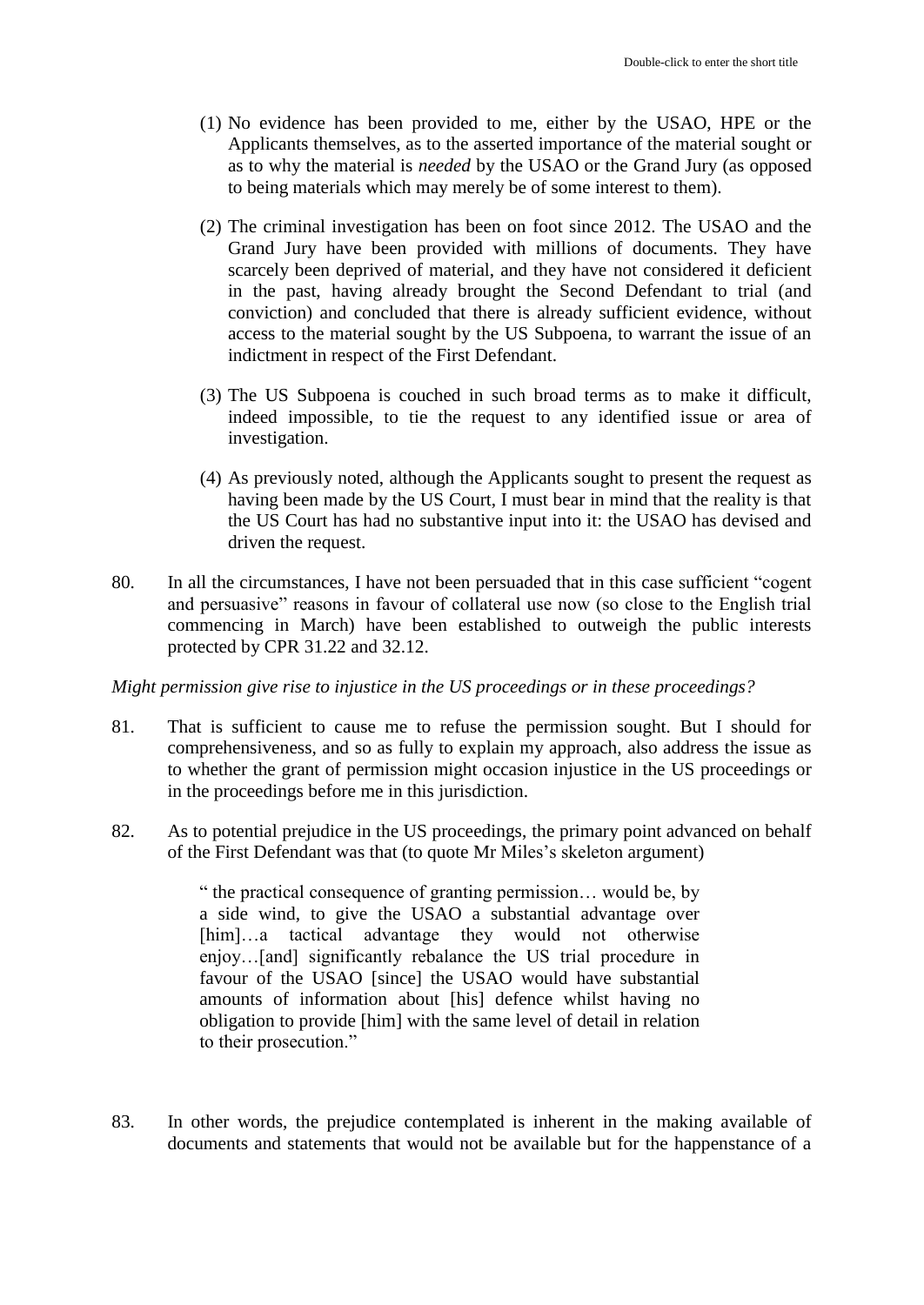parallel process in the UK, and by its nature is not capable of being neutralised by any protections available to the US Court.

- 84. The position is particularly easy to see in the context of witness statements. In oral argument, Mr Miles gave as an obvious example that the USAO would know the identity of the people who are prepared to give evidence for the First Defendant and the substance of the evidence that they are prepared to give, whereas in the ordinary case and according to ordinary US process they would not have any such knowledge. As Mr Miles explained, this is not a point addressed, as the Applicants sought to address it, by reliance on the rules as to admissibility of evidence. The prejudice is in the advantage gained by peering into the First Defendant's case and brief, and cannot be erased or nullified.
- 85. In the case of witness statements, this seems to me to be a fair point. The release of documents, if they were necessary, seems to me less objectionable in terms of prejudice in the US proceedings, unless third parties might be implicated and thereby exposed to investigation, speculation or even prosecution there when otherwise they would not have been so. The argument was put; but there was little or no evidence or basis for it. I would not have been disposed to refuse permission in the case of documents on that basis alone had the first limb of the *Crest Homes* test been satisfied.
- 86. What then about the risk of prejudice or injustice in the proceedings here? Again, in this context the First Defendant's arguments largely related to the risk inherent in the provision to the USAO of witness statements. The Applicants made much of the lack of any detail as to the First Defendant's contention that (again to quote the skeleton argument on his behalf)

"some of [the First Defendant's] proposed witnesses have expressed concern about the use of their witness statements outside these proceedings and a number of those witnesses may refuse to testify in the present civil proceedings if their witness statements are provided to the USAO. Mr King…says that it is unclear why the witnesses might be reluctant, but the reasons should be obvious. The witnesses are attending on a voluntary basis. It is natural for witnesses to wish to avoid becoming embroiled in a criminal investigation."

- 87. I agree that the evidence is unspecific. I would agree also that the point about embroilment in a criminal investigation is weak: for that possibility is inherent in their giving evidence at trial when their statements will become public and the fact of the US indictment, and the threat of embroilment is already public. But there remains residual force in it, since some might simply now withdraw their witness statement, and if permission is not granted, any use would be prohibited.
- 88. To be added to it is the basic point lying behind the restrictions against collateral use: those providing witness statements for use only at trial must be taken to do so on the basis that they will not be released for use for any other purpose in the meantime. That is the premise and purpose of the restriction: it requires no evidence to establish it. The same applies to documents, though unless especially confidential (which is not suggested here) the factor carries less weight.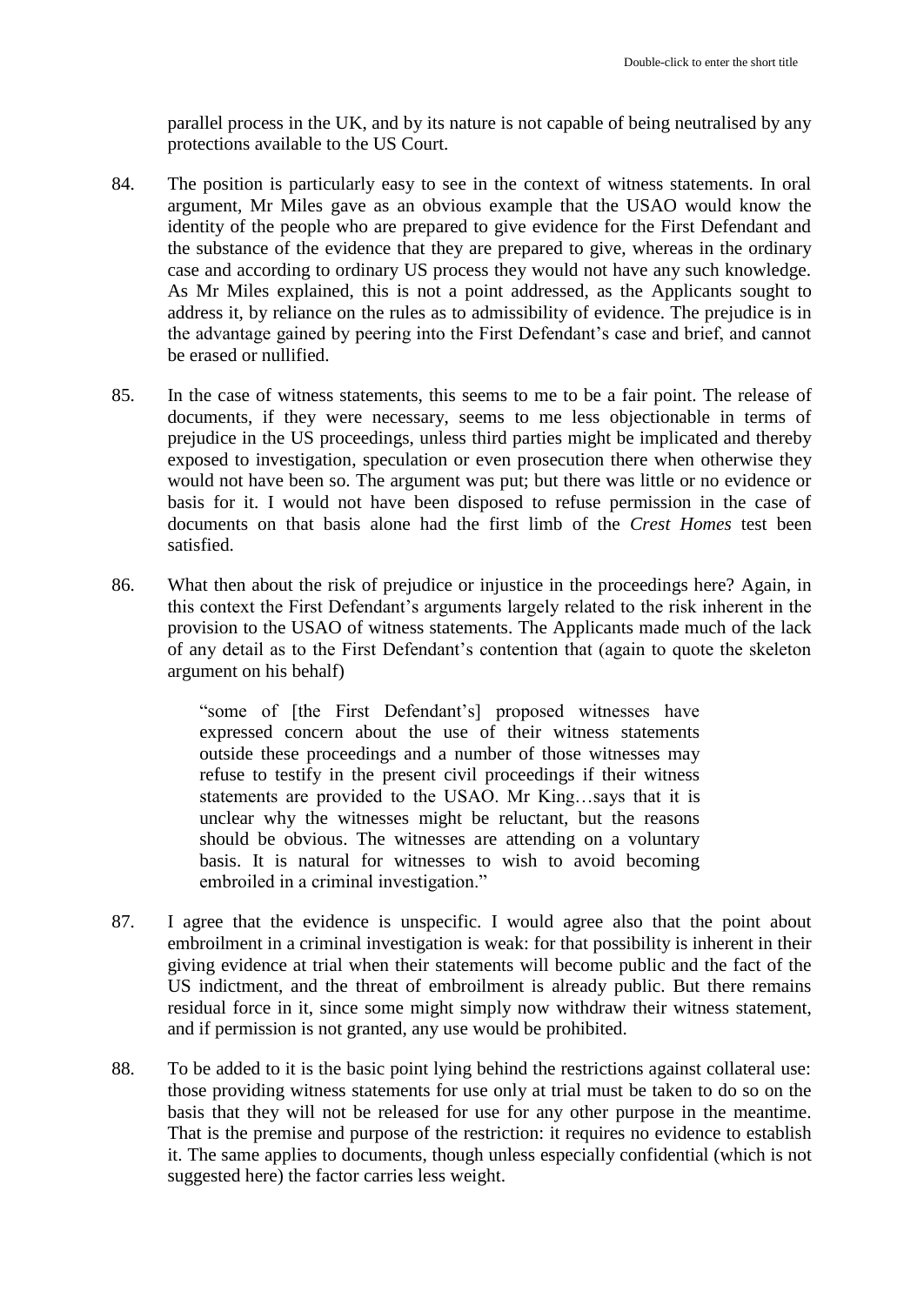- 89. It seems to me also that there are amorphous reasons why the giving of permission might unsettle the imminent trial: even the required focus on consulting witnesses, collating documents, and seeking advice as to confidentiality will be distractions. In the absence of pressing necessity, I think this interruption in and distraction from ordinary preparation is of itself prejudicial and may work injustice.
- 90. Lastly, I should record, if only in order to dismiss as inappropriate, the suggestion that the First Defendant is "trying to impede or hinder the [Grand Jury/USAO] investigation". The suggestion has no evidential foundation and should not have been made. Furthermore, the First Defendant is entitled to rely on the restrictions, whether or not they impede the US process, unless and until the Court considers the public policy balance to favour their release: and I am not persuaded that it does.

### *Conclusion*

- 91. In my judgment, this application should be dismissed. The Applicants, fighting HPE's battle in its absence, have not carried the burden upon them. They have failed to show that the disclosure of documents and witness statements is necessary for the purpose of the US process; and I am not persuaded they have shown compulsion either, even accepting that the US Subpoena is entirely regular.
- 92. In reaching this conclusion, I wish to stress my high regard for the US Court process. Nothing I have said should be taken to suggest or imply any concerns as to the proper treatment of evidence and fair safeguard of the rights of an accused by the US Court. Nor would I wish to refuse to accede to a considered request by a US Court for necessary assistance in the investigation and prosecution of alleged fraud. But as it seems to me, and in agreement with Mr Miles's submission to that effect, it appears from the evidence that the US Subpoena has received no material judicial input; and there has simply not been demonstrated any sufficient necessity or urgency to outweigh this jurisdiction's public policy and interest which the restrictions against collateral use are intended to promote, nor even any clear compulsion on the parties before this court to even the balance.
- 93. Furthermore, in my judgment, though the evidence is to some extent amorphous, that conclusion is further supported by what I perceive to be the risk of prejudice and/or injustice, both here and in the US which might be the consequence of releasing the restrictions now.
- 94. Finally, I appreciate, and have taken into account, Mr Wong's evidence that to the best of his knowledge,

"neither the Supreme Court, the Ninth Circuit Court nor any lower US court…has published a reported decision that excuses a recipient of a Grand Jury subpoena from complying with that subpoena on the basis that compliance would cause a violation of a foreign confidentiality or collateral use law."

95. However, I feel sure that the relevant US courts will appreciate and take into account that I must apply the law of this jurisdiction in accordance with the public policy considerations which underlie it; that in accordance with that law and policy the documents are in a sense held to this court's order and subject to its protection; and